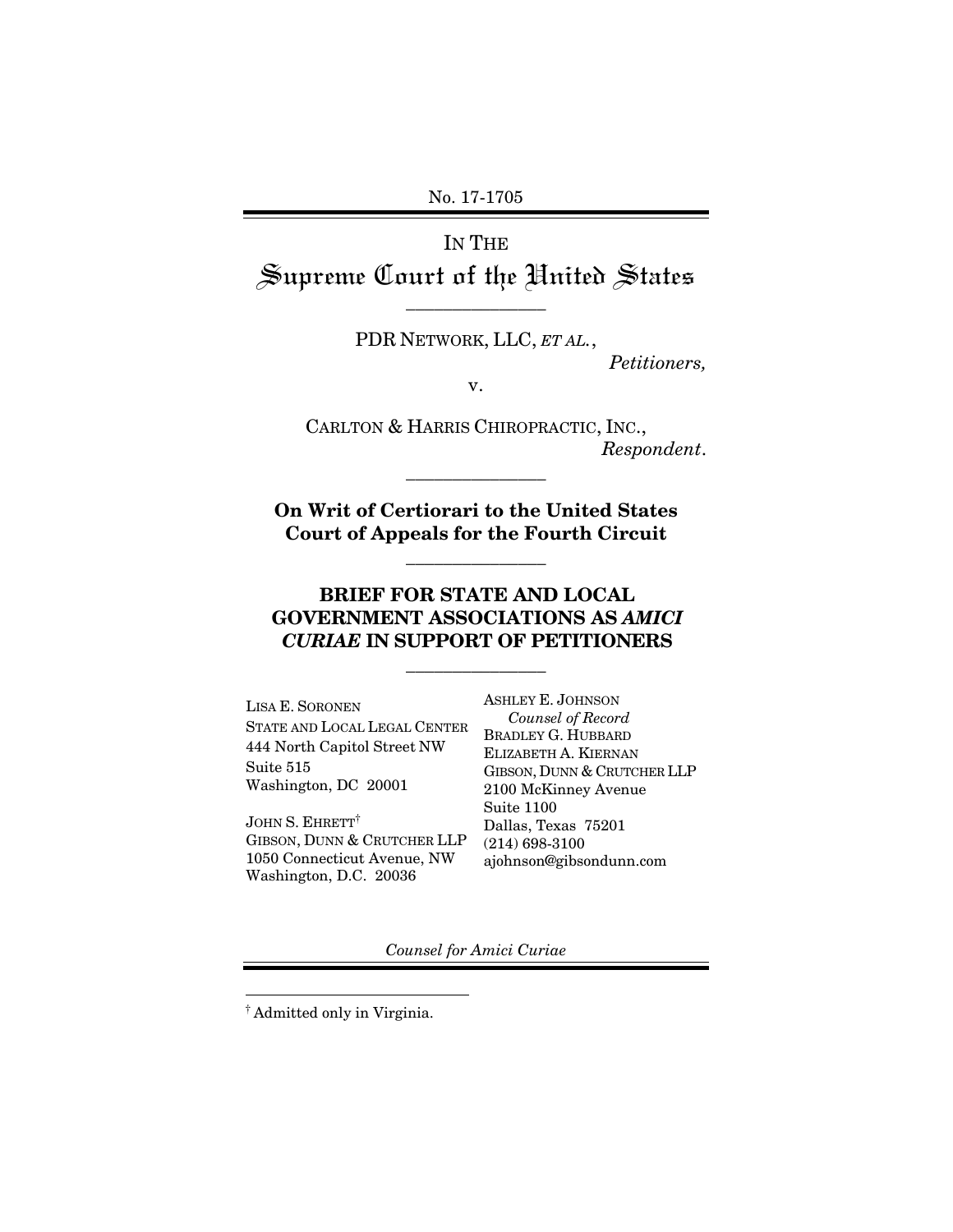# **TABLE OF CONTENTS**

| ×<br>۰,<br>٧<br>w<br>v |
|------------------------|
|------------------------|

| INTEREST OF AMICI CURIAE 1                                                                                                            |
|---------------------------------------------------------------------------------------------------------------------------------------|
|                                                                                                                                       |
|                                                                                                                                       |
| The Hobbs Act Did Not Deprive the<br>Ι.<br>District Court of Jurisdiction to<br>Adjudicate Petitioners' Statutory                     |
| A. The Hobbs Act's Restrictions on<br>District Court Actions Are Narrow3                                                              |
| B. The District Court's Construction<br>of the Telephone Consumer<br>Protection Act ("TCPA") Did Not<br>Run Afoul of the Hobbs Act. 7 |
| II. Constitutional Avoidance Counsels<br>Against Construing the Hobbs Act to<br>Require Blind Deference11                             |
| III. Requiring District Courts to Defer<br>Under the Hobbs Act Imposes Serious<br>on State and Local<br>Costs                         |
|                                                                                                                                       |
| APPENDIX - INTEREST OF AMICI 22                                                                                                       |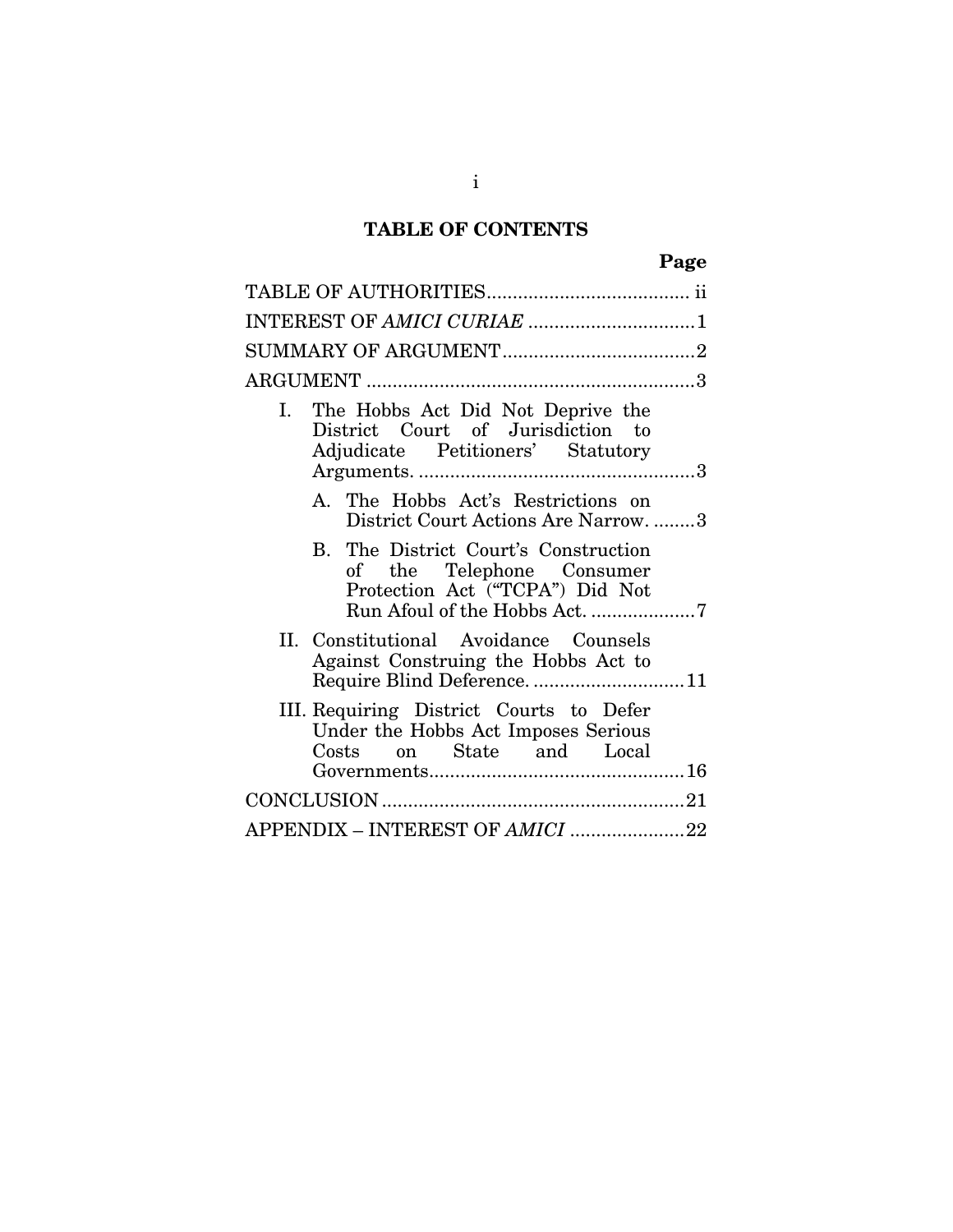# **TABLE OF AUTHORITIES**

## **Cases**

| In re Anda, Inc.,<br>No. 12-1145 (D.C. Cir. May 24, 2012) 20                                      |
|---------------------------------------------------------------------------------------------------|
| <b>Bond v. United States,</b>                                                                     |
| Bowen v. Michigan Acad. of Family<br>Physicians,                                                  |
| Carlton & Harris Chiropractic, Inc. v.<br>PDR Network, LLC,<br>2016 WL 5799301 (S.D. W. Va. Sept. |
| Carlton & Harris Chiropractic, Inc. v.<br>PDR Network, LLC,                                       |
| Chevron, U.S.A. v. Nat. Res. Def.<br>Council,                                                     |
| City of Arlington v. FCC,                                                                         |
| Consolo v. Fed. Mar. Comm'n,                                                                      |
| Crowell v. Benson,                                                                                |
| Cuozzo Speed Techs., LLC v. Lee,                                                                  |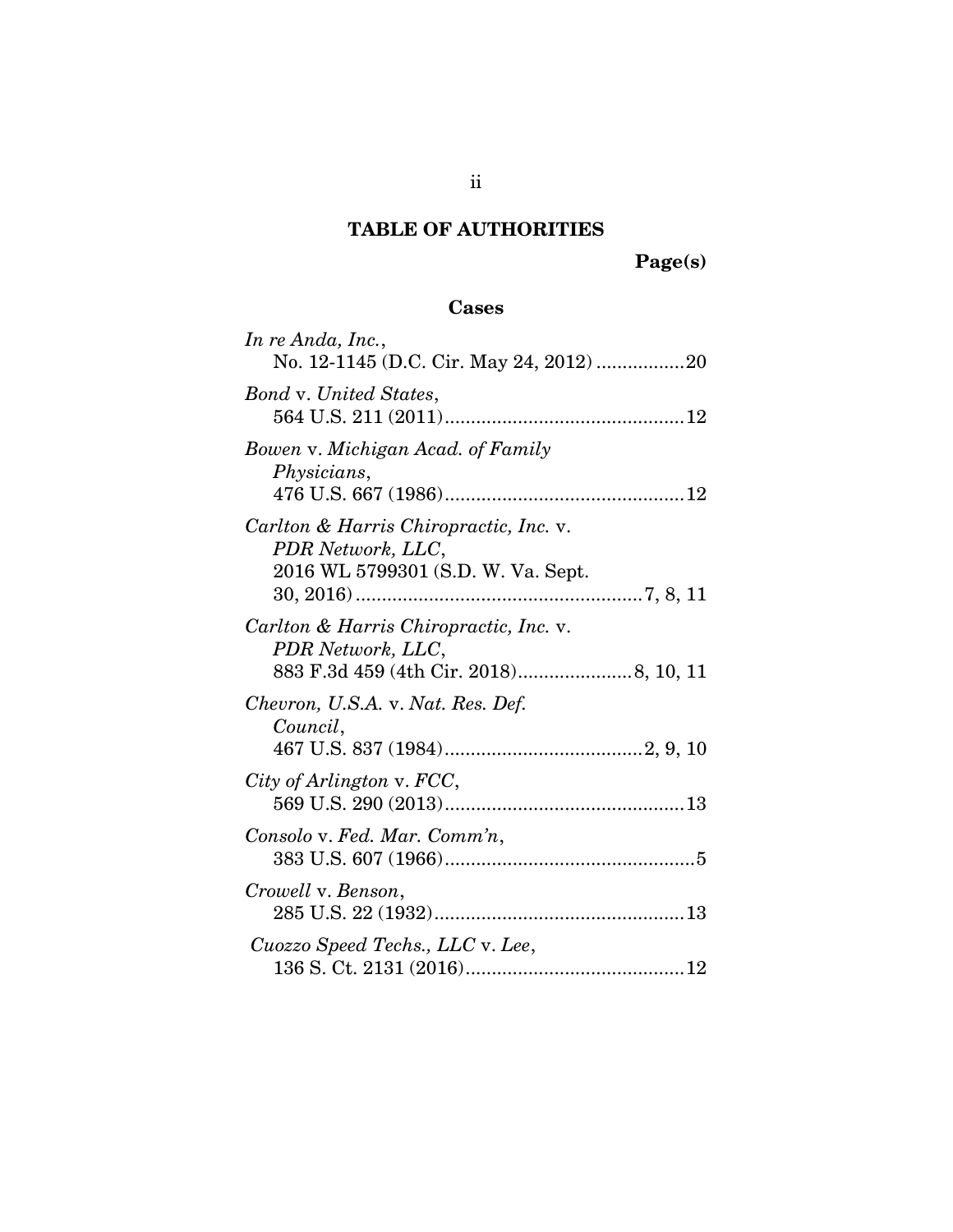| FCC v. ITT World Commc'ns, Inc.,                                     |
|----------------------------------------------------------------------|
| Fla. Power & Light Co. v. Lorion,                                    |
| Gutierrez-Brizuela v. Lynch,<br>834 F.3d 1142 (10th Cir. 2016)14, 15 |
| Harrison v. PPG Indus., Inc.,                                        |
| Isbrandtsen Co. v. United States,                                    |
| Jennings v. Rodriguez,                                               |
| Marbury v. Madison,                                                  |
| Michigan v. E.P.A.,                                                  |
| Mistretta v. United States,                                          |
| Montgomery Cty., Maryland v. FCC,                                    |
| Nat. Res. Def. Council v. Nuclear<br>Regulatory Comm'n,              |
| Nat. Res. Def. Council v. U.S. Nuclear<br>Regulatory Comm'n,         |
| Perez v. Mortgage Bankers Ass'n,                                     |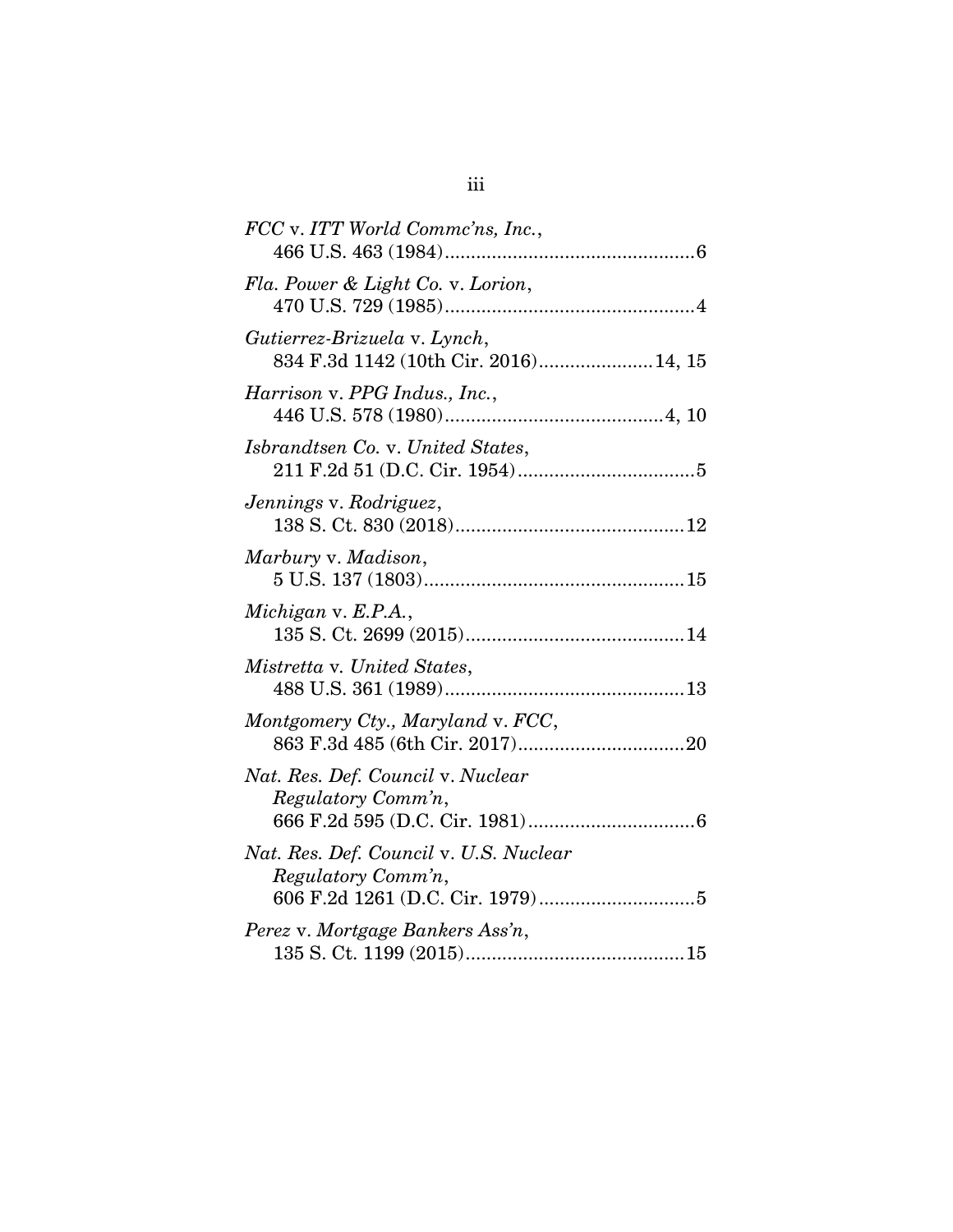| Simmons v. ICC,  |  |
|------------------|--|
|                  |  |
| Walburg v. Nack, |  |

# **Statutes**

# **Rules**

|--|--|--|--|--|--|--|

# **Other Authorities**

| The Federalist No. 47 at 301 (J.                                                                                                           |
|--------------------------------------------------------------------------------------------------------------------------------------------|
|                                                                                                                                            |
| Montesquieu, Spirit of the Laws (O.<br>Piest ed., T. Nugent trans. 1949)  14                                                               |
| Report and Order and Third Order on<br>Reconsideration: Rules &<br>Regulations Implementing the Tel.<br>Consumer Prot. Act of 1991, 21 FCC |
|                                                                                                                                            |
| Susan Crawford, Cities Are Teaming Up<br>to Offer Broadband, and the FCC Is<br><i>Mad</i> , Wired (Sept. 27, 2018),                        |
| Tiffany Hsu, F.C.C. Puts 5G Rollout<br><i>Rules in Federal Hands, N.Y. Times</i>                                                           |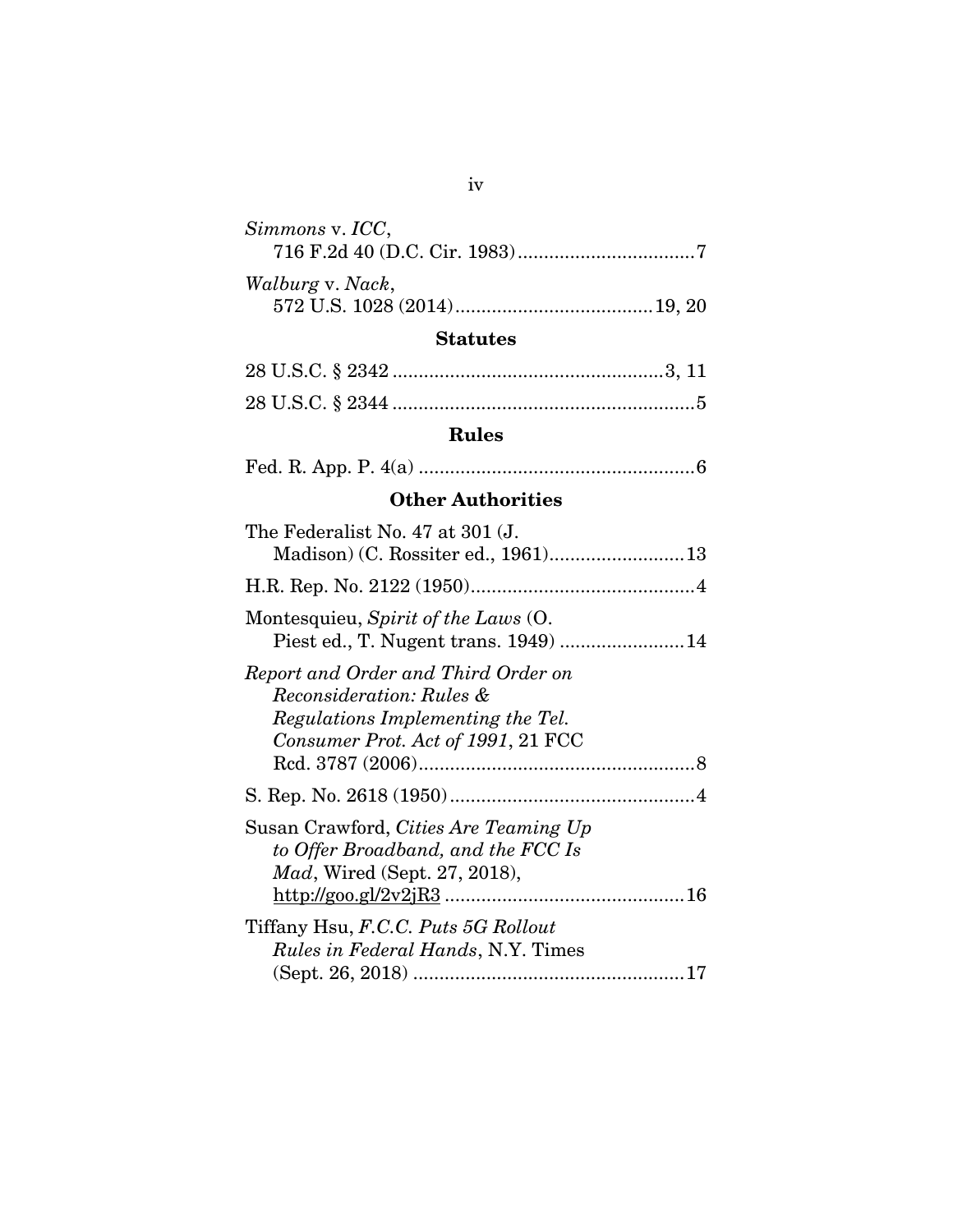Tom Cochran, *Statement by U.S. Conference of Mayors CEO & Executive Director Tom Cochran on FCC's Order Subordinating Local Property Rights*, U.S. Conference of Mayors (Sept. 26, 2018), http://goo.gl/XZKLkx ............................................ 17

v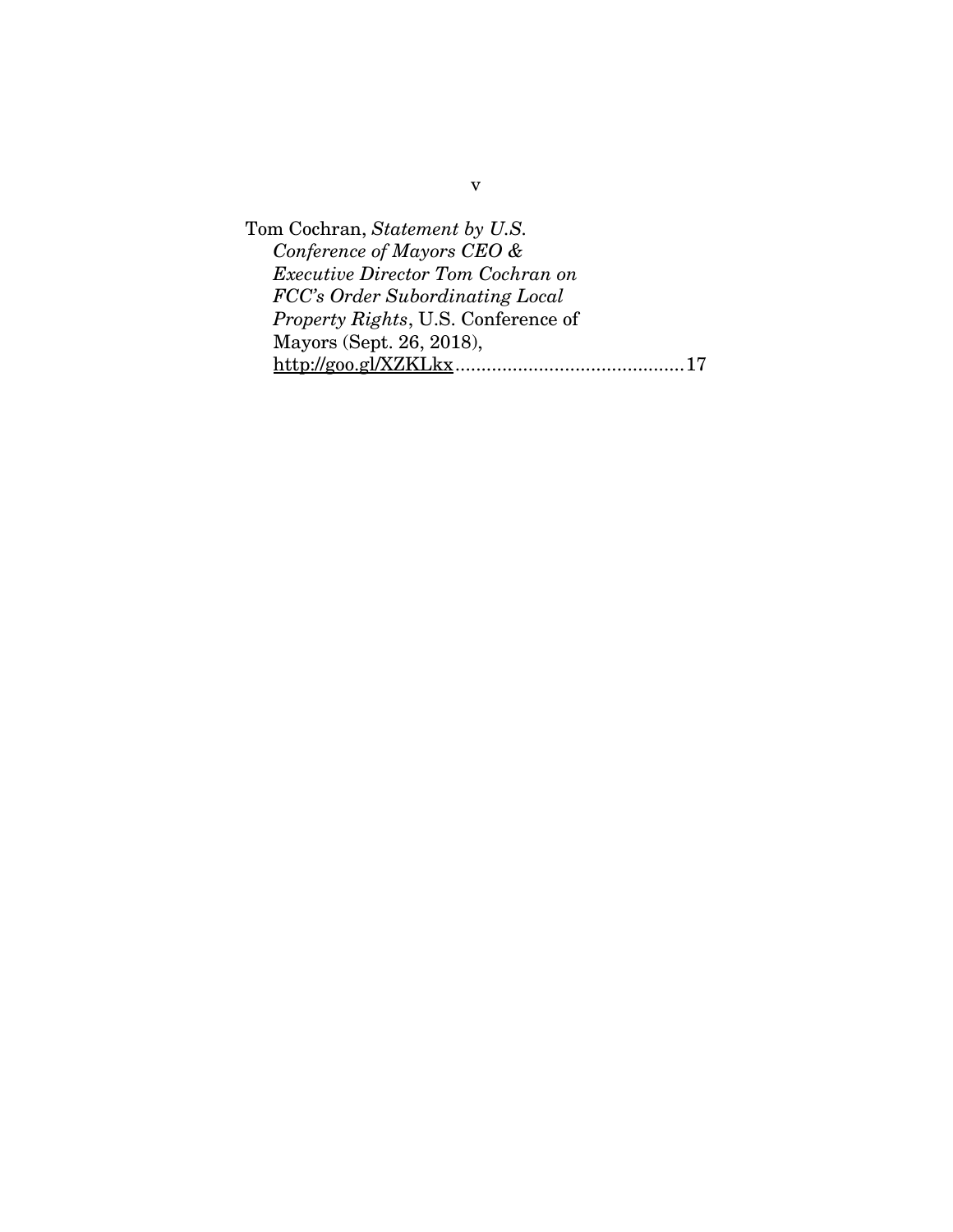#### **INTEREST OF** *AMICI CURIAE***\***

*Amici*, state and local government associations, respectfully submit this *amici curiae* brief in support of Petitioners.1

*Amici* have a strong interest in informing the Court of the significant, adverse, and unwarranted consequences that the Nation's state and local governments suffer as a result of affording blind deference to federal agencies' interpretations of congressionally enacted statutes. According complete deference requires the judiciary to abdicate its constitutional duties and creates serious separation of power problems. That blind deference detrimentally affects state and local governments by disrupting state and local legal regimes and imposing a significant strain on limited state and municipal resources.

Maintaining the status quo and preserving district courts' ability to perform the standard *Chevron* analysis will help avoid more serious constitutional questions and ensure that state and local governments retain the ability to defend themselves from questionable agency interpretations. This, in turn, will minimize disruption to state and local regimes, and avoid—or at least limit—the risk to federalism posed by federal agencies' ever-expanding authority.

 $\overline{a}$ 

The parties have consented to the filing of this brief. Pursuant to Supreme Court Rule 37.6, *amici* represent that this brief was not authored in whole or in part by any party or counsel for any party. No person or party other than *amici*, their members, or their counsel made a monetary contribution to the preparation or submission of this brief.

<sup>1</sup> A full list of the signatories to this brief and more detailed information about individual *amici* is provided in the Appendix.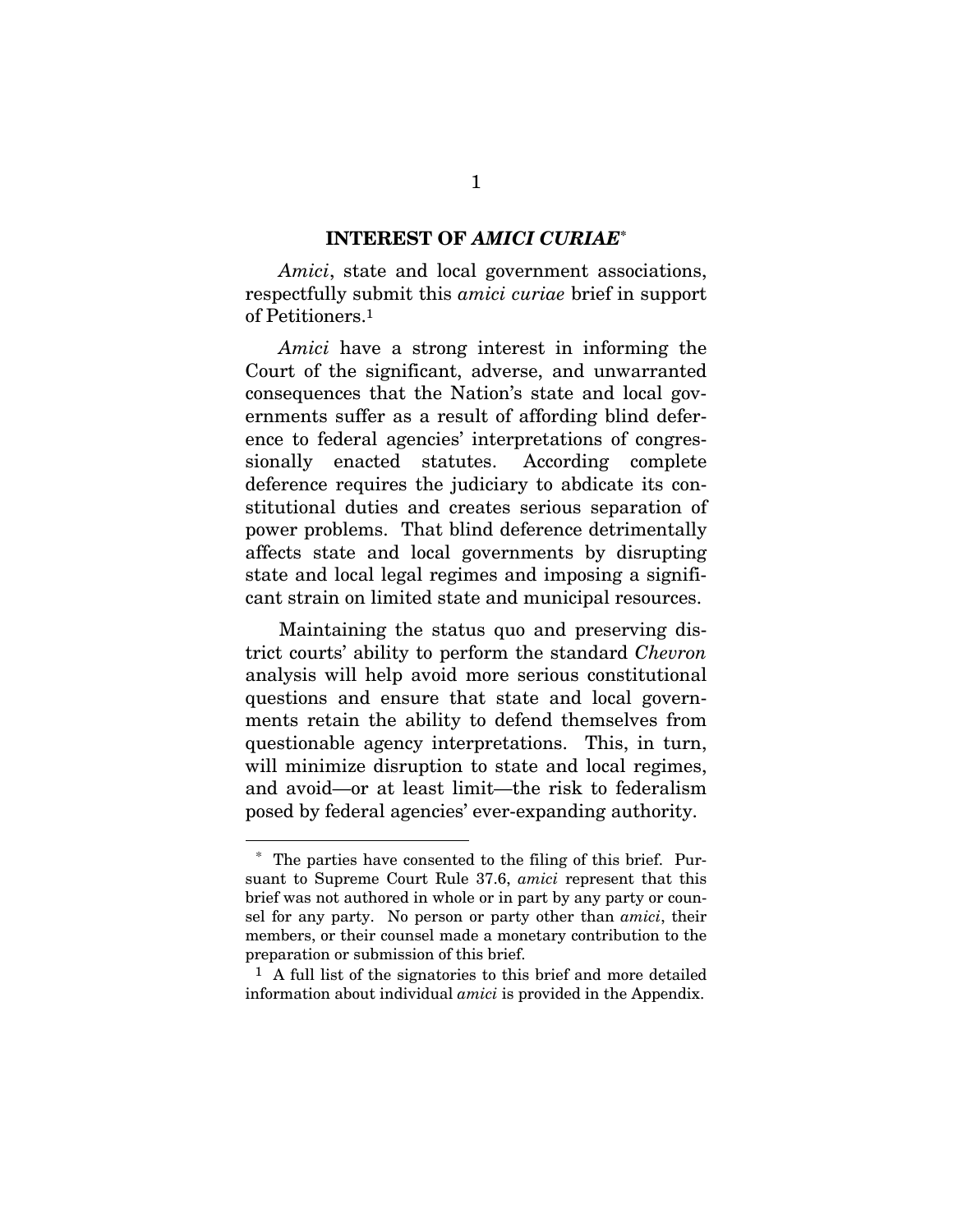#### **SUMMARY OF ARGUMENT**

Within the scope of its application, the Hobbs Act, as construed by the court of appeals, does not simply defer to agency constructions of ambiguous statutes, as is the practice under *Chevron, U.S.A.* v. *Nat. Res. Def. Council*, 467 U.S. 837, 842 (1984). Instead, it applies an even more deferential approach under which district courts may not even consider unambiguous statutory language if the agency has spoken to the issue before the court. Even where, as here, the district court concluded that the statute unambiguously required that Petitioners prevail, the ruling of the court of appeals dictates that the district court lacks the power to apply that unambiguous statute.

This approach is contrary to the language and intent of the Hobbs Act and would raise serious separation-of-powers and due process questions. Congress directed only that the courts of appeals would have exclusive jurisdiction to "enjoin, set aside, suspend \* \* \* or determine the validity of" an agency action, not that a district court could not even apply a statute directly to the facts before it without first applying the agency's order. Congress's regulation, through the Hobbs Act, of direct challenges to the adoption of an agency final order was not intended to, and did not, prevent district courts from deciding the validity of any statutory claim that even touches on an agency order. The construction of the Hobbs Act by the court of appeals would work an unprecedented transfer of judicial and legislative power to agencies, which would be free to construe federal law without any opportunity for judicial review.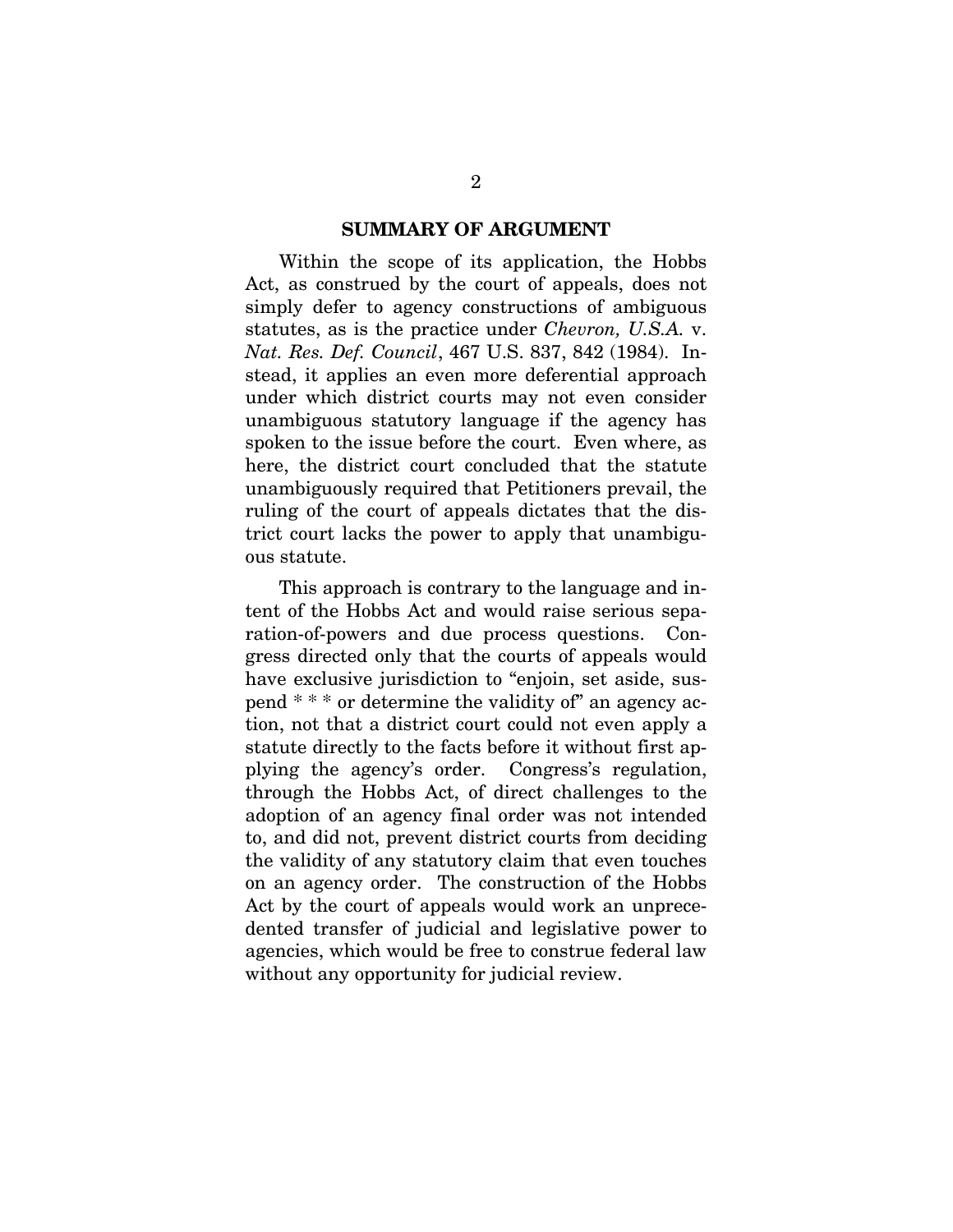The approach of the court of appeals would cause serious harm to state and local governments. It would require those governments to anticipate and challenge possible future unlawful applications of an agency order when they were still theoretical or lose the chance to do so forever. Nothing in the Hobbs Act requires this heavy burden to be placed on state and local governments. The judgment of the court of appeals should be reversed.

#### **ARGUMENT**

**I. THE HOBBS ACT DID NOT DEPRIVE THE DISTRICT COURT OF JURISDICTION TO ADJUDICATE PETITIONERS' STATUTORY ARGUMENTS.** 

### **A. The Hobbs Act's Restrictions on District Court Actions Are Narrow.**

1. As Petitioners recount (at 6–7), Congress passed the Administrative Orders Review Act (the Hobbs Act) in 1950 to channel certain challenges to agency action directly to the courts of appeals. The Hobbs Act confers on the courts of appeals "exclusive jurisdiction to enjoin, set aside, suspend (in whole or in part), or to determine the validity of" certain actions performed by the covered agencies. 28 U.S.C. § 2342 *et seq.* These agencies include the Federal Communications Commission, the Atomic Energy Commission, the Federal Maritime Commission, and others. *Ibid.*

The plain language of the Hobbs Act thus reaches only direct challenges to the agency action itself: requests to enjoin it, set it aside, suspend it, or invalidate it. By channeling such direct challenges into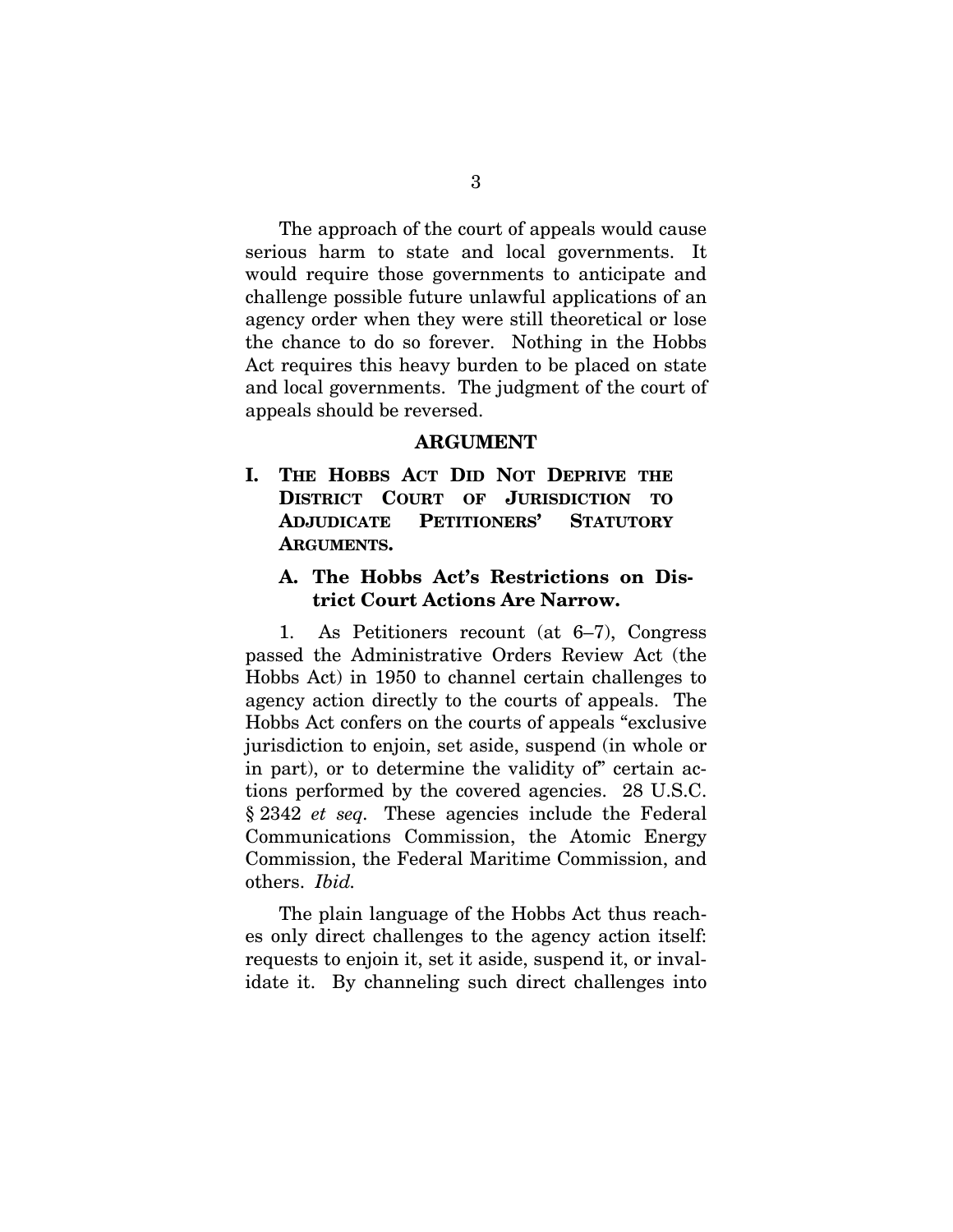the courts of appeals, Congress intended the Hobbs Act to help administrative agencies act more efficiently. The House Report explained that "submission of the cases upon the records made before the administrative agencies will avoid the making of two records, one before the agency and one before the court on review, and thus going over the same ground twice." H.R. Rep. No. 2122, at 3–4 (1950). See also S. Rep. No. 2618, at 4–5 (1950) ("The proposed method of review has important advantages of simplicity and expedition  $***$  in the disposition of a considerable class of business of the Federal courts.").

Courts, by and large, have embraced that rationale. This Court has observed that "[o]ne purpose of the Hobbs Act was to avoid the duplication of effort involved in creation of a separate record before the agency and before the district court." See, *e.g.*, *Fla. Power & Light Co.* v. *Lorion*, 470 U.S. 729, 740 (1985). Direct review in the courts of appeals has the "most obvious advantage" of saving time "compared to review by a district court, followed by a second review on appeal." *Harrison* v. *PPG Indus., Inc.*, 446 U.S. 578, 593 (1980).

This efficiency rationale is consistent with Petitioners' construction of the Hobbs Act as reaching "just one kind of proceeding: suits against the United States brought to obtain injunctive or declaratory relief from agency action." Petr. Br. at 2. In "proceedings for *direct* review, in which a party seeks injunctive or declaratory relief against the United States from an allegedly unlawful agency action," Petr. Br. at 13, the Hobbs Act promotes efficiency by channel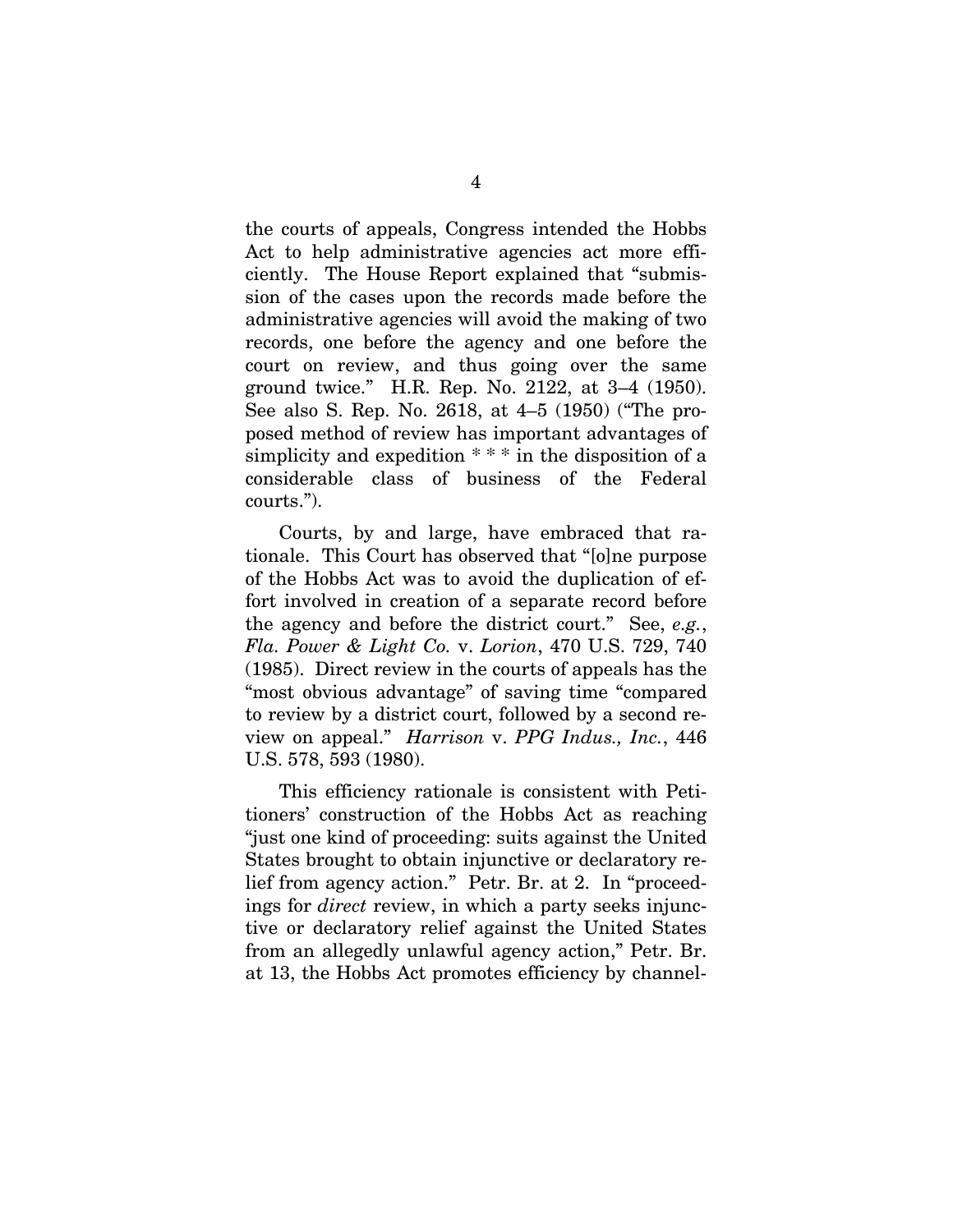ing requests for review of the agency's decision directly to the courts of appeals.

In contrast, where, as here, a private plaintiff asserts that defendants have violated a federal law as construed by an agency, the plaintiff's claim and the defendants' defense have not been litigated in front of the agency—or anywhere at all. To eliminate the defendants' ability to argue that the statute does not prohibit their conduct would not reflect efficient adjudication of a defense, but straightforward deprivation of the right to advance the defense at all.

It is thus no surprise that the overwhelming majority of early Hobbs Act cases focused on direct challenges to agency actions—precisely what the Act was written to address. See, *e.g.*, *Isbrandtsen Co.* v. *United States*, 211 F.2d 51 (D.C. Cir. 1954); *Consolo* v. *Fed. Mar. Comm'n*, 383 U.S. 607 (1966); *Nat. Res. Def. Council* v. *U.S. Nuclear Regulatory Comm'n*, 606 F.2d 1261 (D.C. Cir. 1979). In *Consolo,* for example, the appellant filed a "direct appeal from the Commission's reparation order granting only part of the relief requested." 383 U.S. at 613. These cases consistently involved an agency as party, not a private dispute to which an agency regulation was purportedly relevant.

2. Other provisions of the Hobbs Act are consistent with this view of the Act as a means to promptly and efficiently adjudicate direct challenges to agency action. The Act provides that challenges to certain agencies' actions must be brought within 60 days after the entry of a final order. 28 U.S.C. § 2344. That deadline is workable for direct challenges that seek to invalidate the order itself; indeed,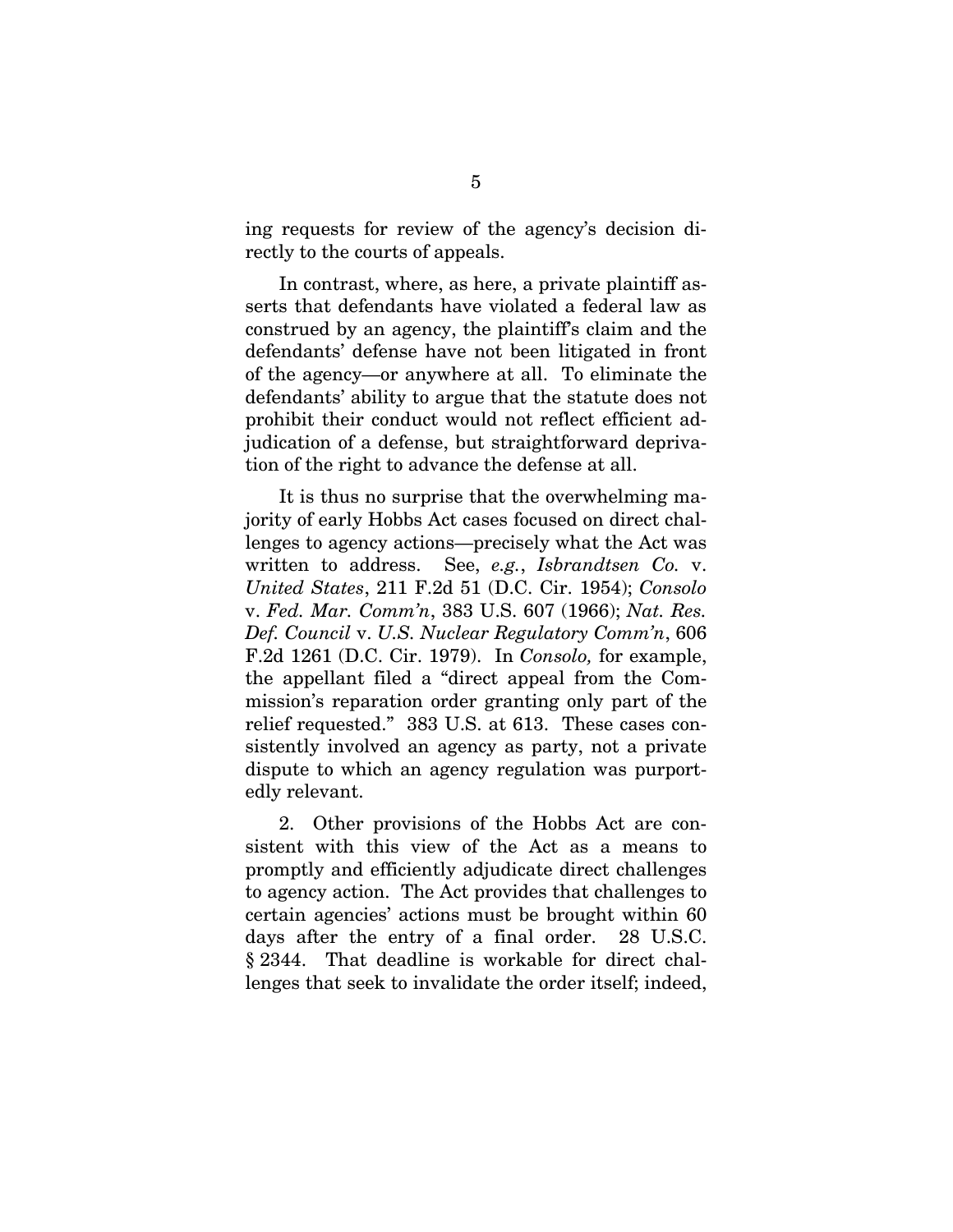it is consistent with the deadline for a notice of appeal in cases that, like a direct challenge to an agency decision, involve the United States. Fed. R. App. P. 4(a). But a deadline following closely after the order is entered—long before the application of the order to potential future facts is made or necessarily even contemplated—is untenable where the order has not been applied to any particular facts at all. Once the 60-day deadline lapses, a potential challenger must petition the agency to promulgate a new order or rule. If the agency denies that petition, the challenger may subsequently seek review of that denial in the courts of appeals. See, *e.g.*, *FCC* v. *ITT World Commc'ns, Inc.*, 466 U.S. 463, 465–66 (1984).

The D.C. Circuit has commented that "[t]his time limit, like other similar limitations, serves the important purpose of imparting finality into the administrative process, thereby conserving administrative resources and protecting the reliance interests of regulatees who conform their conduct to the regulations." *Nat. Res. Def. Council* v. *Nuclear Regulatory Comm'n*, 666 F.2d 595, 602 (D.C. Cir. 1981). But the courts cannot—and it would not be efficient to finally adjudicate every possible application of an agency order to future, unknown facts to determine whether the agency order could ever be (or become) inconsistent with the terms of the statute.

The construction of the Hobbs Act as one limited to direct challenges to agency action is further supported by the requirement that parties seeking review of agency action be "aggrieved by" the order and, therefore, have "be[en] parties to any proceedings before the agency preliminary to issuance of its order." See Petr. Br. at 15 (quoting 28 U.S.C. § 2344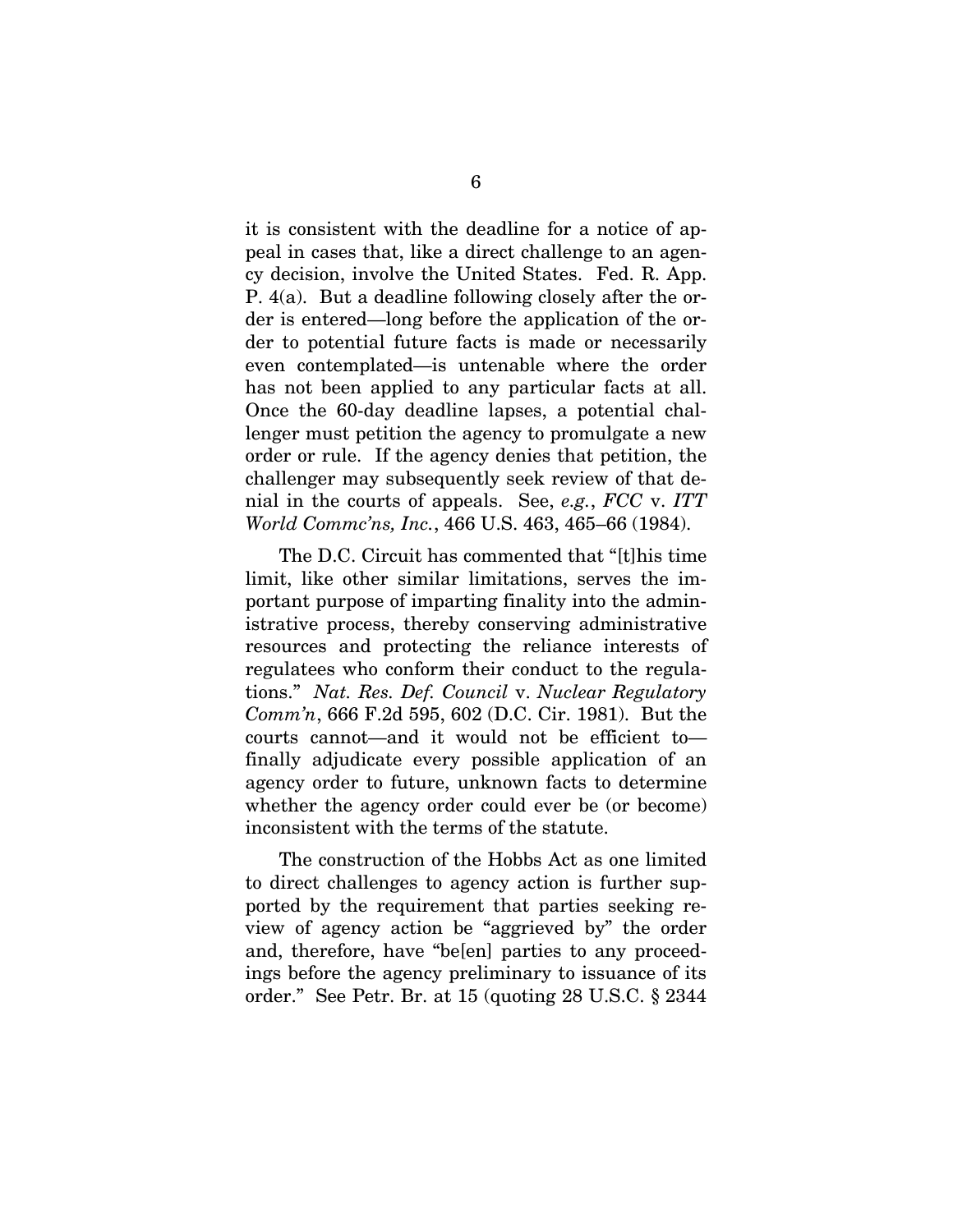and *Simmons* v. *ICC*, 716 F.2d 40, 42 (D.C. Cir. 1983)). A party who seeks to enjoin the agency action itself may reasonably be expected to participate in proceedings before the agency relating to that order. But it promotes *inefficiency* to expect parties like Petitioners here, who do not challenge the agency action itself but disagree with a particular application of that action, to have participated in the agency's original action and then appealed that action to seek the court's resolution of a future, hypothetical construction that an opposing litigant could make of the agency order.

In short, the Hobbs Act, if read to reach attempts to obtain injunctive or declaratory relief against the United States from an agency order, properly serves the efficiency goals for which it was enacted. But if expanded beyond its plain language to include suits that do not merely seek injunctive or declaratory relief against the United States, the Hobbs Act would embroil the courts in hypothetical disputes by requiring parties to raise in the courts of appeals at the time the order was issued all hypothetical challenges to the way the agency order could be applied to particular facts.

## **B. The District Court's Construction of the Telephone Consumer Protection Act ("TCPA") Did Not Run Afoul of the Hobbs Act.**

1. Consistent with the Hobbs Act, "[n]either party in this case has challenged the validity of the FCC's interpretation of the TCPA." *Carlton & Harris Chiropractic, Inc.* v. *PDR Network, LLC*, 2016 WL 5799301, at \*3 (S.D. W. Va. Sept. 30, 2016).Nor did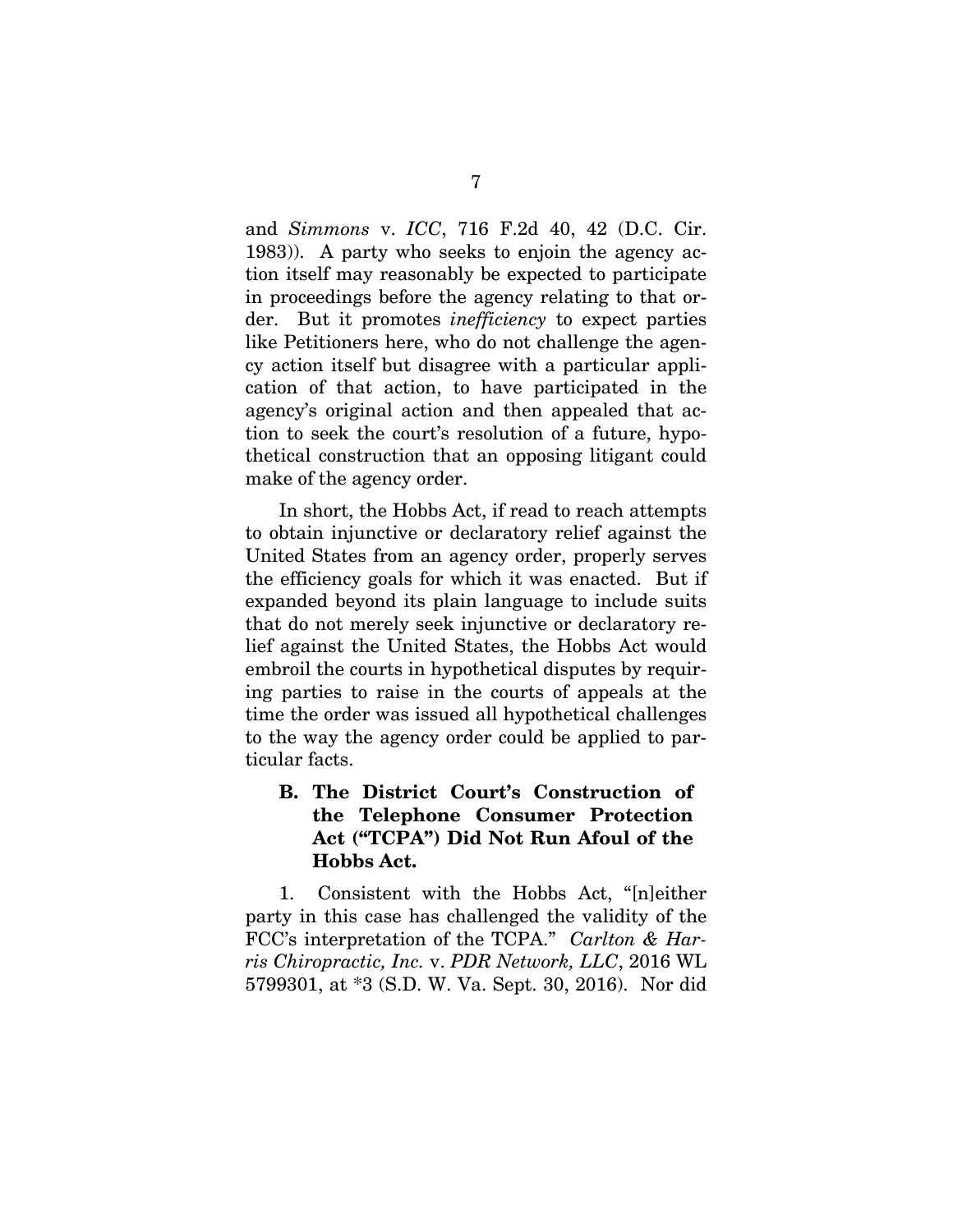any party ask the district court to "enjoin, set aside, [or] suspend" that interpretation. *Ibid.*

In this particular case, instead of seeking to *invalidate* the 2006 Order,2 both parties argued that the Order *supported* their position. See *Carlton & Harris*, 2016 WL 5799301, at \*4 ("[E]ven if the Court were to defer to the FCC's interpretation, a careful reading of the section cited by Plaintiff further supports this Court's decision."). Far from invalidating the 2006 Order, the district court concluded that it "support[ed]" his decision—yet the court of appeals found that he lacked jurisdiction to apply the statute. See *Carlton & Harris Chiropractic, Inc.* v. *PDR Network, LLC*, 883 F.3d 459, 464 (4th Cir. 2018).

While the district court's affirmative conclusion that the agency order *supported* his decision highlights the error in concluding that he impermissibly *invalidated* that order, the case does not turn on that point. The key aspect of the analysis is that the content of the Order was not necessary to the outcome of the case in the district court. The issue of Petitioners' liability instead turns on the meaning of the *statute.* Thus, the district court properly determined that the issue could be decided on the basis of the statute's text, without any consideration of the ap-

<sup>2</sup> The "2006 Order" is described in more detail in Petitioners' Brief at 5. The portion of the order that the Fourth Circuit deemed controlling provides that "unsolicited facsimile messages that promote goods or services even at no cost, such as free magazine subscriptions, catalogs, or free consultations or seminars, are unsolicited advertisements under the TCPA's definition." See *Report and Order and Third Order on Reconsideration: Rules & Regulations Implementing the Tel. Consumer Prot. Act of 1991*, 21 FCC Rcd. 3787, 3184 (2006).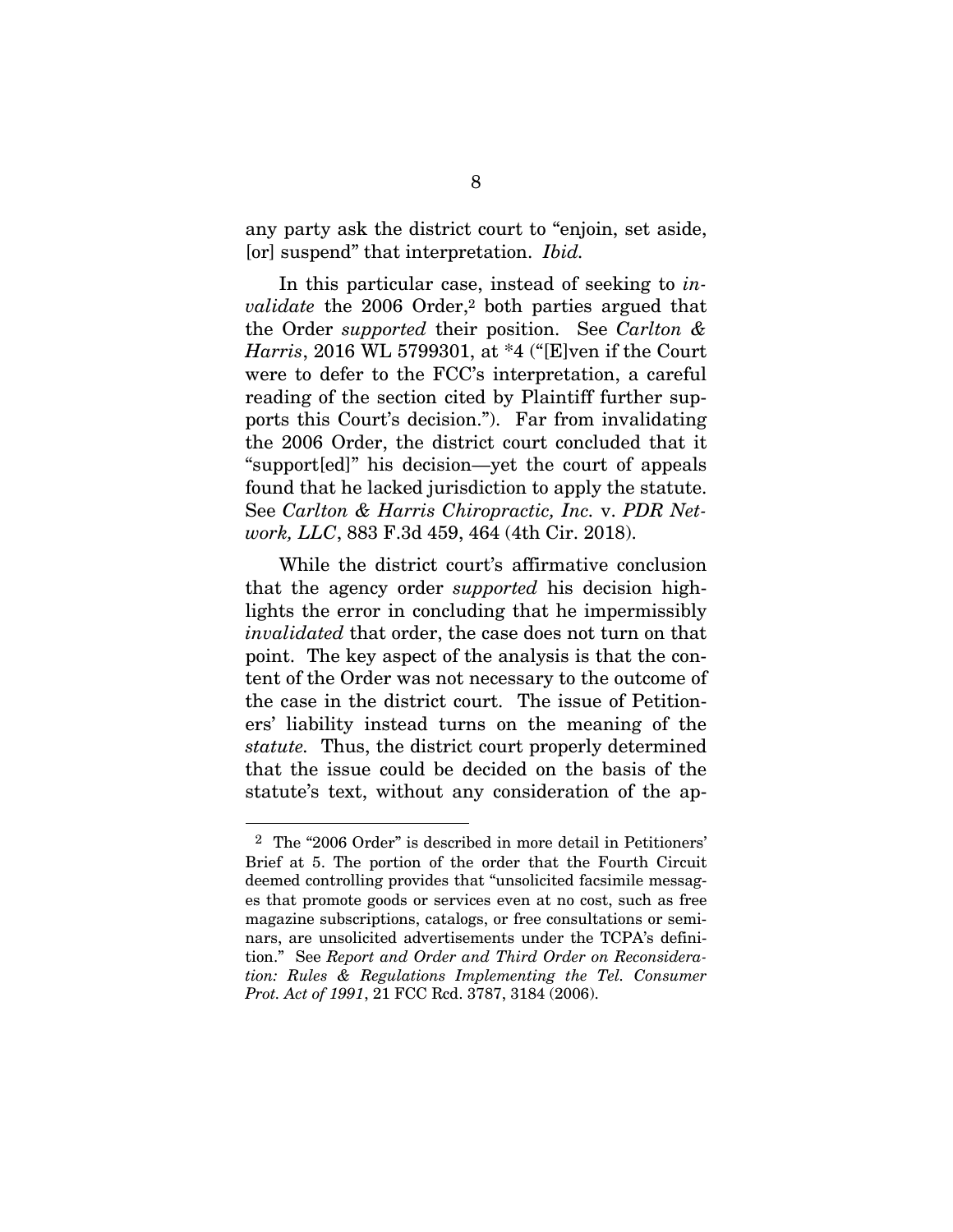plicability of the Order. Whether the Order is valid or invalid, applicable or inapplicable, was not a necessary question for the district court to resolve to ascertain whether Petitioners violated the TCPA.

2. The contrary conclusion of the court of appeals turns the usual *Chevron* approach to determining how much weight to give an agency pronouncement on its head. Under *Chevron*, whether Congress "has directly spoken to the precise question at issue" in its statute is the threshold question. *Chevron*, 467 U.S. at 842. If "the intent of Congress is clear, that is the end of the matter; for the court, as well as the agency, must give effect to the unambiguously expressed intent of Congress." *Id*. at 842–43. Because a finding that the statute is unambiguous ends the matter, a court that, like the district court here, finds the statute unambiguous makes no statement about the agency action *at all*. That is, the conclusion that the TCPA unambiguously does not apply to Petitioners' fax means that the TCPA claim fails. That holding does not require adjudicating whether the 2006 Order would lead to the same result or, if not, whether that makes the Order invalid in whole or in part.

As a result, a district court's analysis, after construction of an unambiguous statute, of whether the agency action would lead to the same result is unnecessary and, if included, unbinding *dicta*. It does not in any way affect the validity of the agency action in future cases.

The analysis of the court of appeals flips the *Chevron* approach. Rather than limiting consideration of agency action to circumstances in which the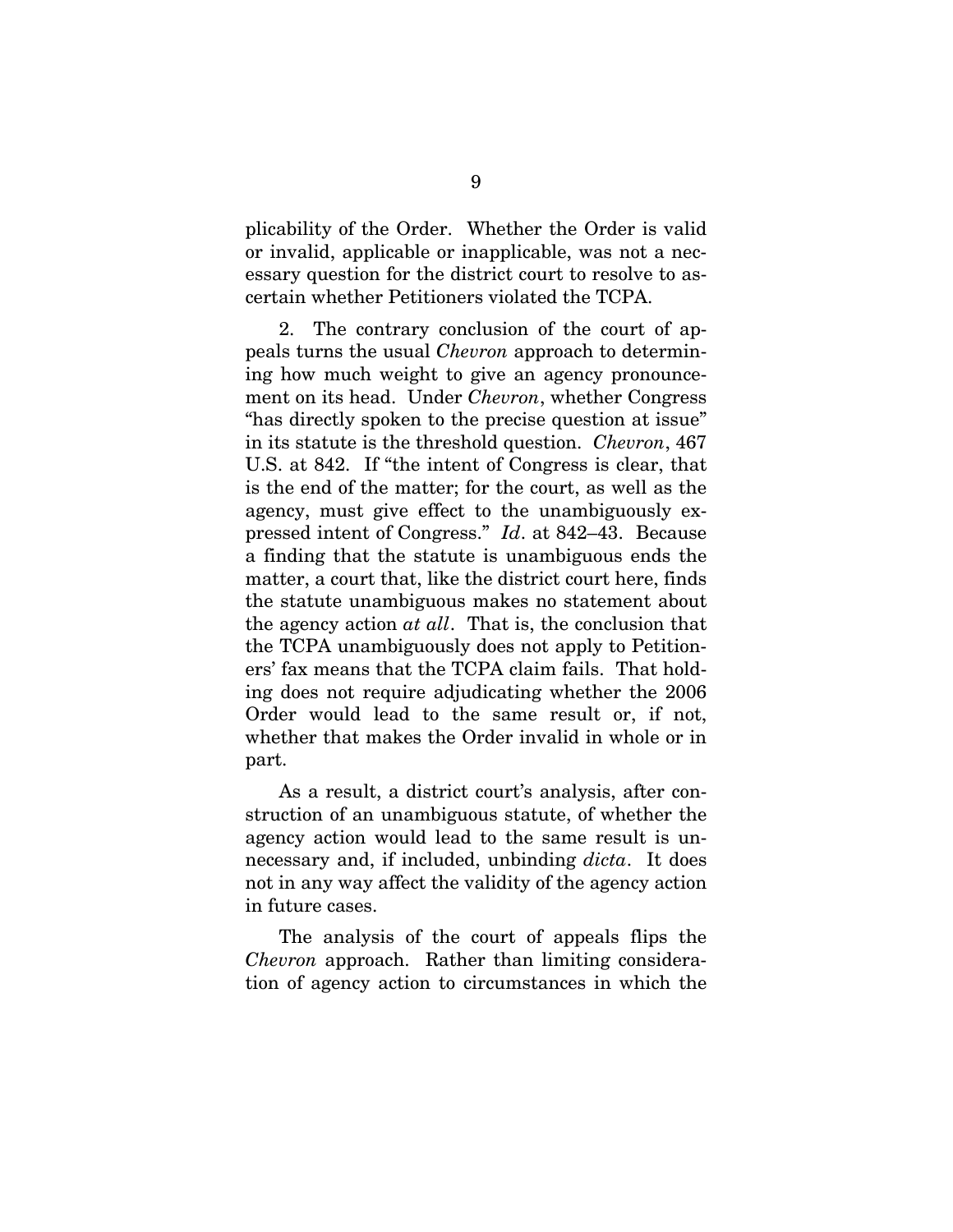statute is ambiguous, the court of appeals effectively prohibits consideration of the *statute* as law independent of the agency's construction of it. The court of appeals reasoned that the district court was "precluded \* \* \* from even reaching the [*Chevron*] stepone question." *Carlton & Harris*, 883 F.3d at 464. Instead of reaching the question that this Court has held comes *first*, the court of appeals held that the district court must consider whether *the agency* has spoken to the issue in the case. If it has, then, in effect the court of appeals decision means that the application of the agency order "is the end of the matter" (see *Chevron*, 467 U.S. at 842), because the district court may not, under the view of the court of appeals, decline to follow the agency's construction. It is only, presumably, if the agency "has not directly addressed the precise question at issue" (*id.* at 843) that the court of appeals would permit a district court to consult the statutory command at all.

This Court has never construed the Hobbs Act to work such a sweeping change, nor should it here. As then-Justice Rehnquist remarked in a case raising similar issues, "I think it is difficult to believe that Congress would adopt a massive shift in jurisdiction from the district courts to the courts of appeals without any comment whatsoever." *PPG Indus.*, 446 U.S. at 600 (Rehnquist, J., dissenting). Here, the posited shift is even more massive; the court of appeals posits that Congress has shifted district court jurisdiction to construe statutes *entirely* to the agency. TCPA provides no hint Congress intended such a perverse result.

3. The court of appeals based its conclusion that the Hobbs Act prevented the district court from con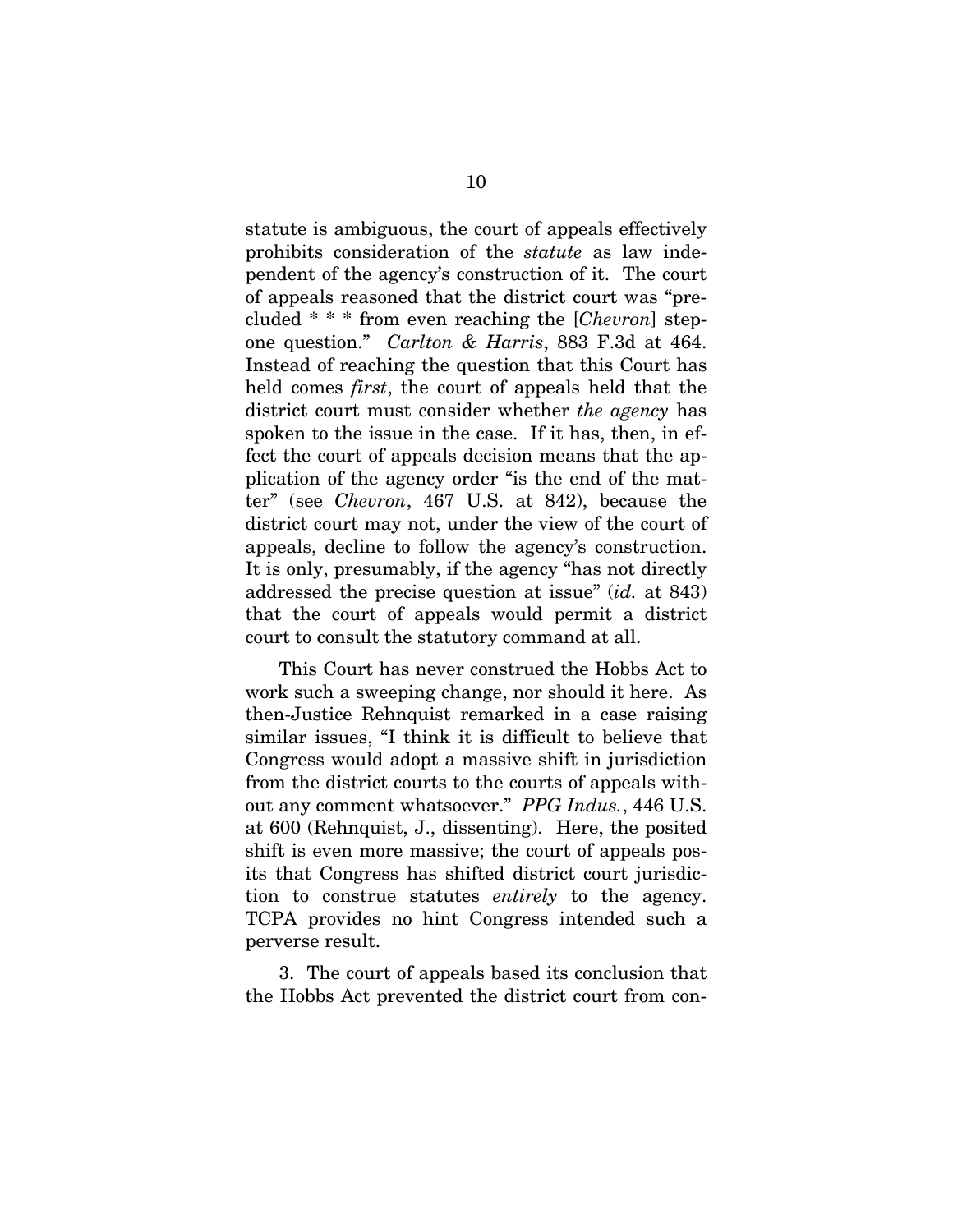struing the statute directly on its view that there was only a "fine distinction" between invalidating a rule and simply not applying it, and that both options are proscribed by the Hobbs Act. *Carlton & Harris*, 883 F.3d at 465. But the court ignored the key distinction that the Act *only prohibits* actions that "enjoin, set aside, suspend (in whole or in part), or \* \* \* determine the validity of" the agency action. 28 U.S.C. § 2342. Nothing in the Hobbs Act purports to prohibit district courts from finding it unnecessary to consult a rule to decide the case.

Moreover, there is a *vast* distinction between invalidating the action of a federal agency and simply not opining on it. Had the district court ended its opinion with the conclusion that "the single fax at issue here is not an 'advertisement' as defined by the TCPA," its ruling would have had no necessary effect on the 2006 Order. *Carlton & Harris*, 2016 WL 5799301, at \*3. The district court's conclusion that it need not consult the 2006 Order in light of the clarity of the statute simply says nothing about whether the 2006 Order is valid, in this or any other case.

### **II. CONSTITUTIONAL AVOIDANCE COUNSELS AGAINST CONSTRUING THE HOBBS ACT TO REQUIRE BLIND DEFERENCE.**

Petitioners' construction of the Hobbs Act is also compelled by the canon of constitutional avoidance. Respondent's proposed prioritization of agency pronouncements over duly enacted law and the authoritative construction of the judiciary would do serious damage to fundamental separation-of-powers and due process principles.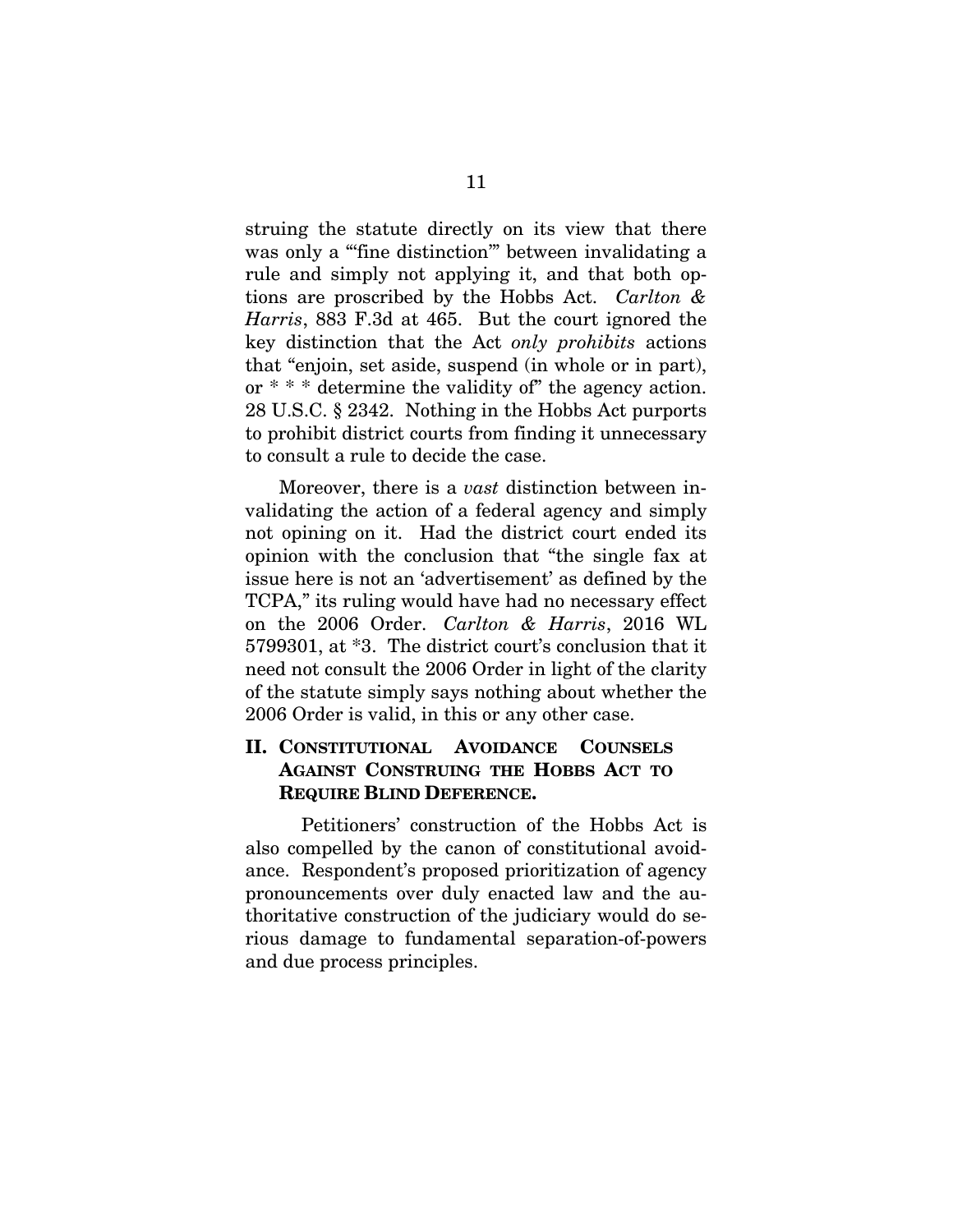1. "Separation-of-powers principles are intended, in part, to protect each branch of government from incursion by the others." *Bond* v. *United States*, 564 U.S. 211, 222 (2011). The Constitution confers on Congress the authority to *enact* the law (signed by the President) and on the judiciary the authority to *interpret* it. Under the Hobbs Act as construed by the court of appeals, the FCC had the authority to announce *whatever it wanted* as the meaning of the TCPA, and the judiciary is bound by that interpretation even if it is directly contrary to the statute adopted by Congress. That is, Congress may have *enacted* a statute, and an independent judiciary may, if given the opportunity, have *interpreted* it in Petitioners' favor. However, the court of appeals would give the agency the authority to force a different outcome than the statute—as enacted by Congress and interpreted by the court—actually mandates.

This transfer of power to the agencies is anomalous even in a field of ever-burgeoning agency power. The Senate Judiciary Committee has observed that "'[v]ery rarely do statutes withhold judicial review. It has never been the policy of Congress to prevent the administration of its own statutes from being judicially confined to the scope of authority granted or to the objectives specified.'" *Bowen* v. *Michigan Acad. of Family Physicians*, 476 U.S. 667, 671 (1986) (quoting S. Rep. No. 752, at 26 (1945)). Thus, "[i]f a provision can reasonably be read to permit judicial review, it should be,*" Cuozzo Speed Techs., LLC* v. *Lee*, 136 S. Ct. 2131, 2150 (2016) (Alito, J., concurring in part and dissenting in part)—especially where one interpretation raises "a serious doubt" about an act of Congress. *Jennings* v. *Rodriguez*, 138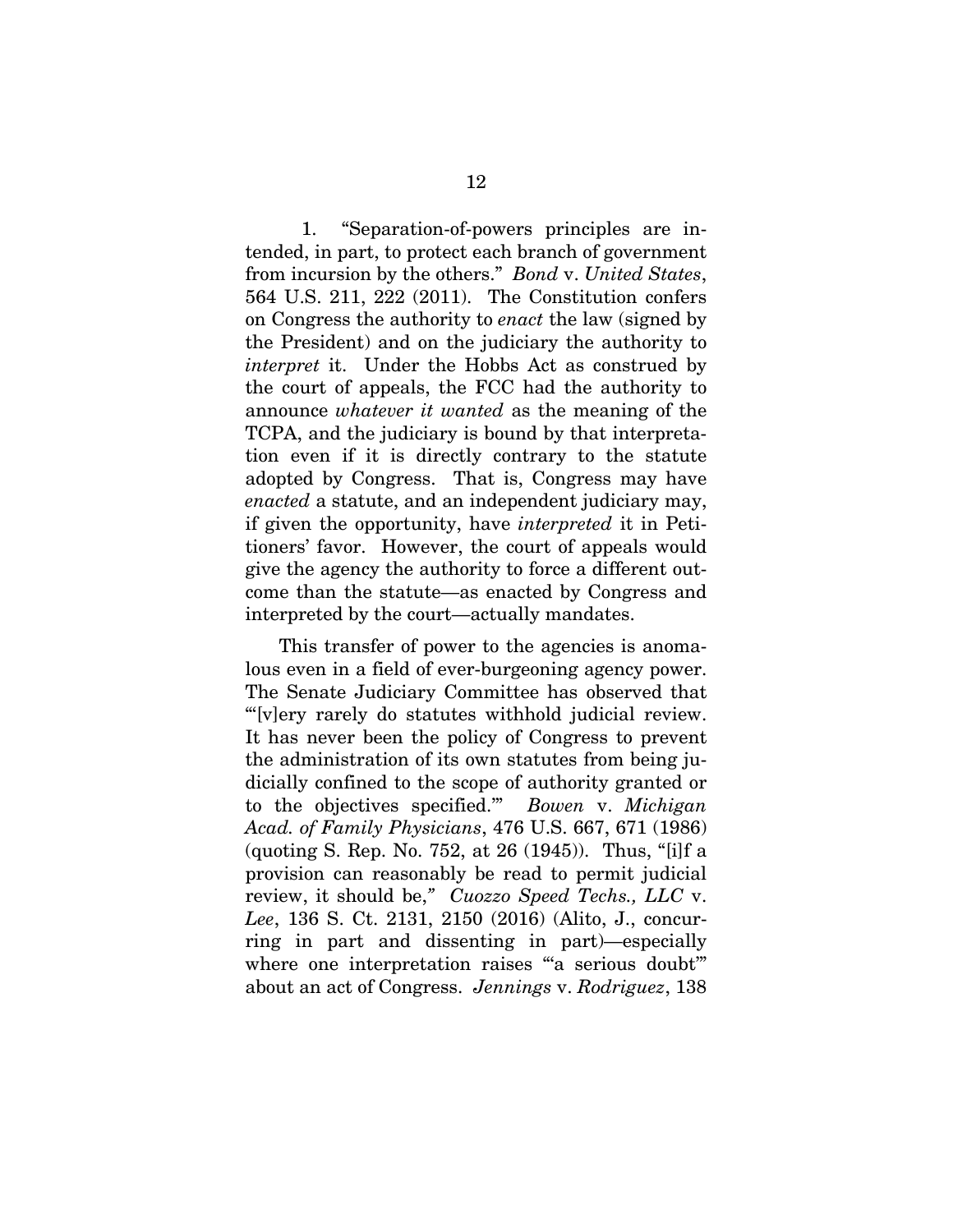S. Ct. 830, 842 (2018) (quoting *Crowell* v. *Benson*, 285 U.S. 22, 62 (1932)). See also *Benson*, 285 U.S. at 62 ("[I]t is a cardinal principle that this Court will first ascertain whether a construction of the statute is fairly possible by which the question may be avoided."). And "[i]t is against this background that [the Court should] consider whether the authority of administrative agencies should be augmented even further, to include" the power to defeat judicial review without the judiciary engaging in any sort of review at all. *City of Arlington* v. *FCC*, 569 U.S. 290, 315 (2013) (Roberts, J., dissenting).

The elimination of judicial review in this context is particularly striking given that the court of appeals' construction of the Hobbs Act would allow Congress to hand off the legislative power while simultaneously restricting the judicial power. This would remove the possibility of any real check on the agencies covered by the Act—or any other agencies Congress may extend it to in the future. *Mistretta* v*. United States*, 488 U.S. 361, 417 (1989) (Scalia, J., dissenting) ("[T]he power to make law cannot be exercised by anyone other than Congress, except in conjunction with the lawful exercise of executive or judicial power."). There can be no more serious affront to the principle of separation of powers than such blind submission. *City of Arlington*, 569 U.S. at 315 (Roberts, J., dissenting) ("It would be a bit much to describe the result as 'the very definition of tyranny,' but the danger posed by the growing power of the administrative state cannot be dismissed."); The Federalist No. 47 at 301 (J. Madison) (C. Rossiter ed., 1961) ("[A]ccumulation of all powers, legislative, executive, and judiciary, in the same hands,  $***$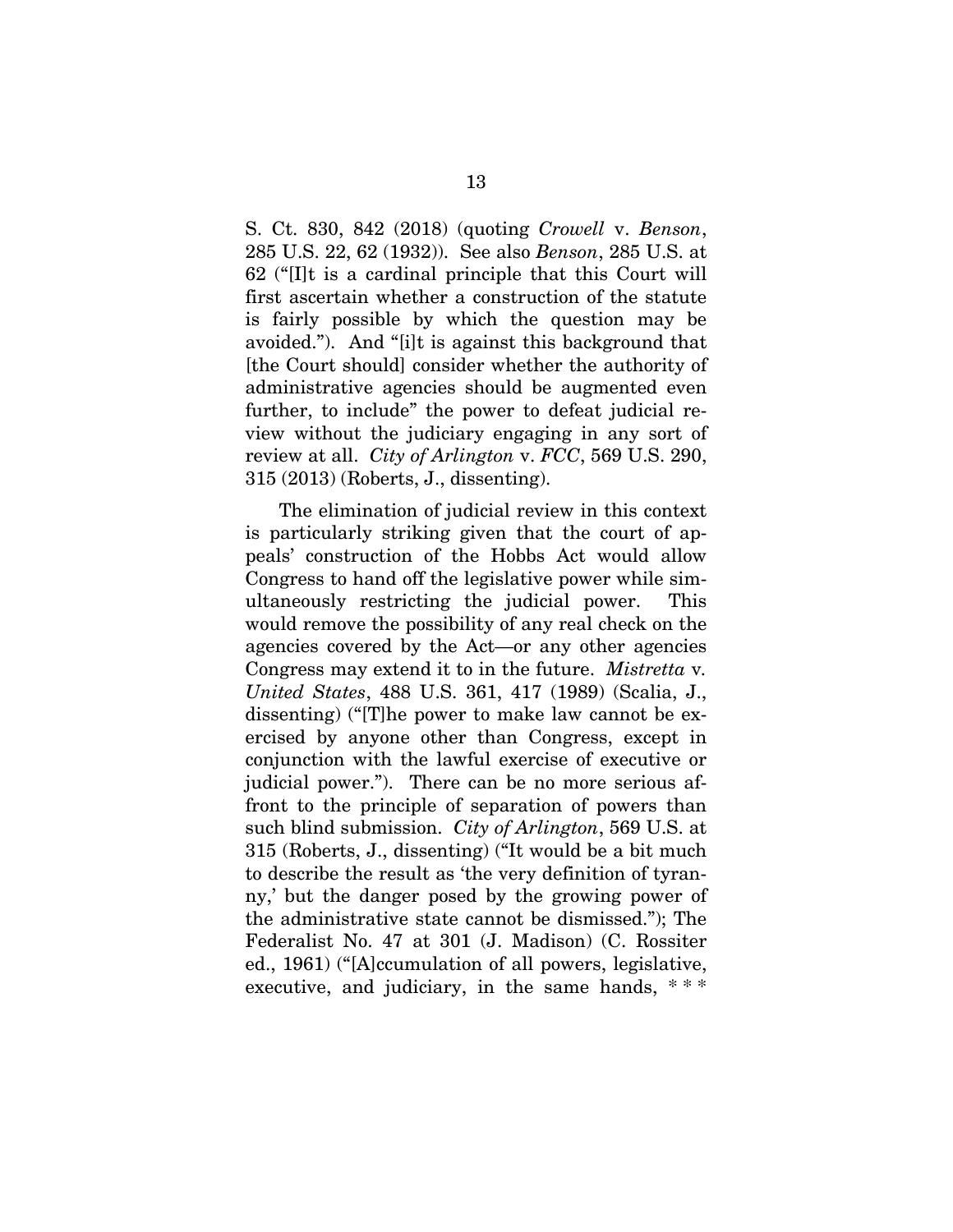may justly be pronounced the very definition of tyranny."); Montesquieu, *Spirit of the Laws* bk. XI, ch. 6, p. 152 (O. Piest ed., T. Nugent trans. 1949) ("There would be an end of everything were the same man, or the same body  $***$  to exercise those three powers, that of enacting laws, that of executing the public resolutions, and of trying the causes of individuals.").

While *Chevron* is appropriately criticized for giving "core judicial and legislative powers" to unelected agencies,3 the construction of the Hobbs Act advanced by the court of appeals goes much further. Step one of *Chevron* maintains the primacy of the *legislation*, at least where it is ambiguous. See *Michigan* v. *E.P.A.*, 135 S. Ct. 2699, 2707 (2015) (internal citations and quotation marks omitted) ("*Chevron* directs courts to accept an agency's reasonable resolution of an ambiguity in a statute that the agency administers. Even under this deferential standard, however, agencies must operate within the bounds of reasonable interpretation."). Conversely, the Hobbs Act, as interpreted by the court of appeals, maintains

<sup>3 &</sup>quot;*Chevron* \* \* \* permit[s] executive bureaucracies to swallow huge amounts of core judicial and legislative power \*\*\* in a way that seems more than a little difficult to square with the Constitution." *Gutierrez-Brizuela* v. *Lynch*, 834 F.3d 1142, 1149 (10th Cir. 2016) (Gorsuch, J., concurring). As has been noted ad nauseum in both legal literature and judicial opinions, *Chevron* raises important questions about the power of the modern executive. See, *e.g.*, *Michigan* v. *E.P.A.*, 135 S. Ct. 2699, 2712 (2015) (Thomas, J., concurring) (explaining there are "serious questions about the constitutionality of our broader practice of deferring to agency interpretations of federal statutes"). It is nothing "less than a judge-made doctrine for the abdication of the judicial duty." *Gutierrez-Brizuela*, 834 F.3d at 1152 (Gorsuch, J., concurring).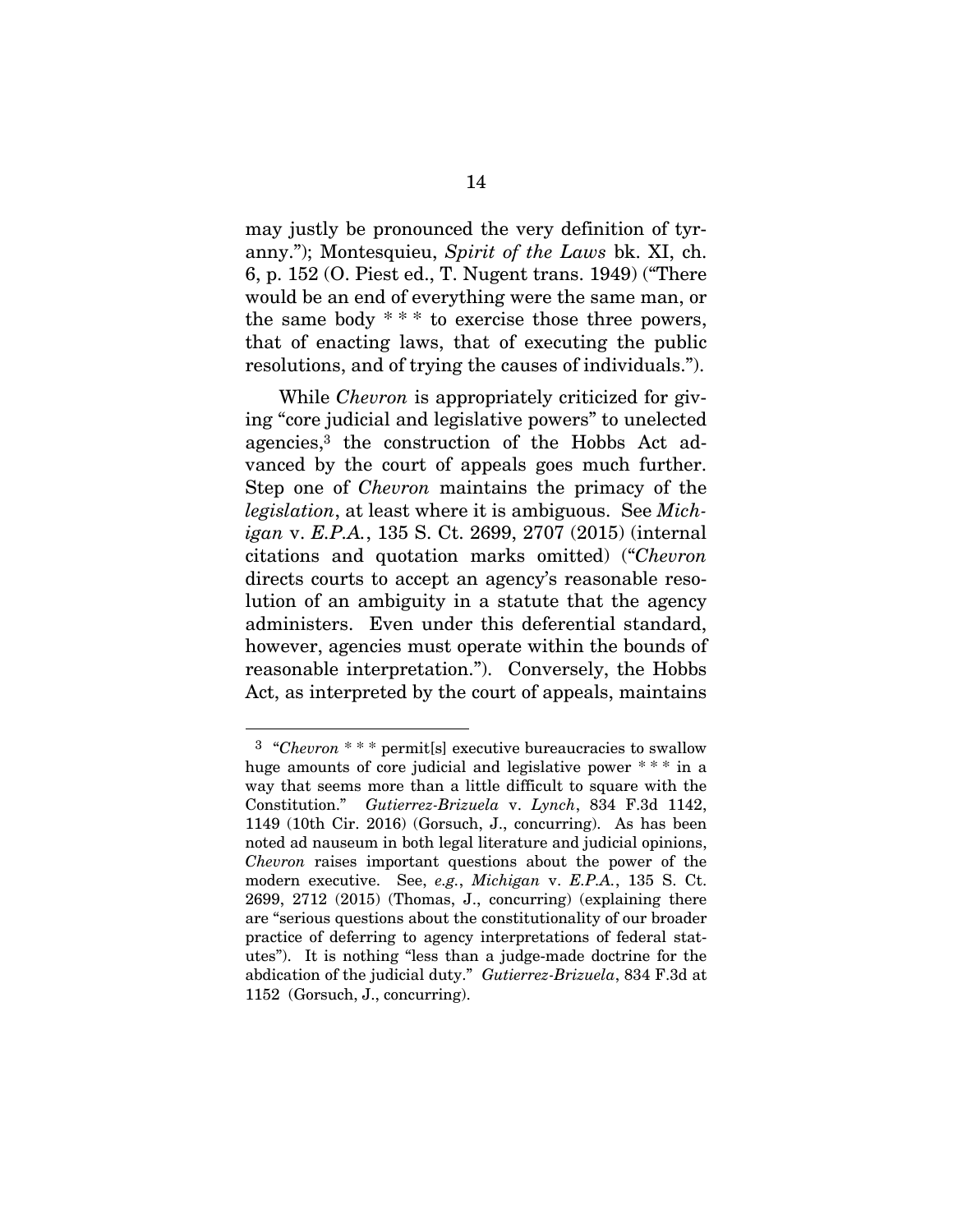the primacy of the *agency action*, as set forth above. But see *Gutierrez-Brizuela*, 834 F.3d at 1150) (Gorsuch, J., concurring) ("[The] separation of functions aimed to ensure a neutral decisionmaker \* \* \* faces more than a little pressure [when] \* \* \* courts are required to overrule their own declarations about the meaning of existing law in favor of interpretations dictated by executive agencies.").

In our carefully crafted three-branch system, the Legislature may not abdicate its power to a subordinate of the second branch *and simultaneously* strip the third branch of its power as well. *Perez* v. *Mortgage Bankers Ass'n*, 135 S. Ct. 1199, 1217 (2015) (Thomas, J., concurring in judgment) ("[T]he judicial power, as originally understood, requires a court to exercise its independent judgment in interpreting and expounding upon the laws."); *Marbury* v. *Madison*, 5 U.S. 137, 177 (1803) ("It is emphatically the province and duty of the judicial department to say what the law is."). Yet that is what the Hobbs Act, as construed by the court of appeals, purports to do. The Act can and should be read to avoid that construction, which at a minimum creates serious separation-of-powers concerns.

2. The court of appeals' construction of the Hobbs Act would also raise serious due process concerns. Petitioners' Br. 40–41. A party would have to anticipate at the time an agency action was taken whether that agency action could ever be applied in a way that brought it into conflict with the governing statute. Here, Petitioners contended the 2006 Order did not reach their conduct. In order to have meaningfully challenged that order, Petitioners would have had to anticipate that they would want to send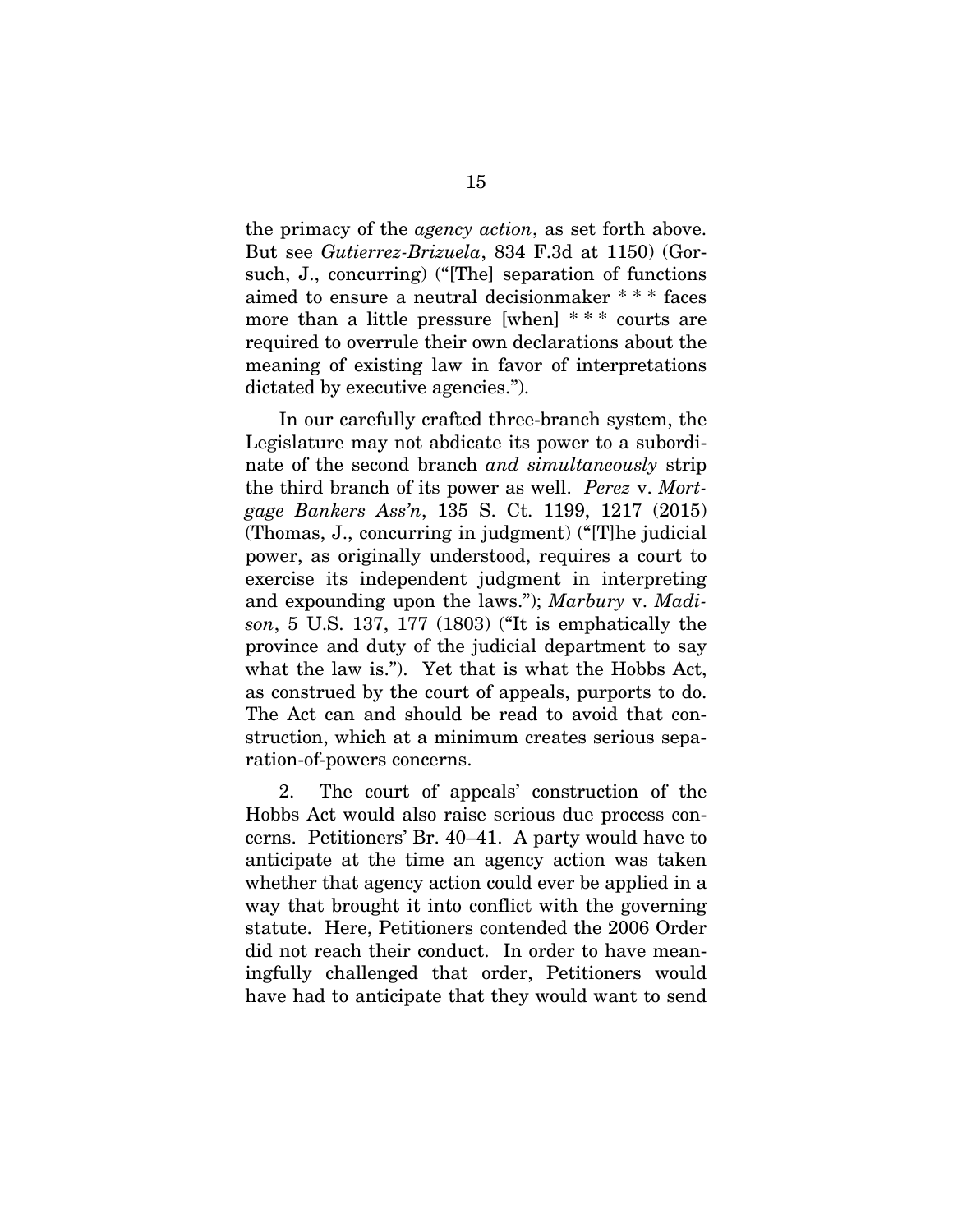the faxes at issue, and that, in that circumstance, the 2006 Order would be misapplied to reach those faxes. But Petitioners could not challenge that application because they had no notice the 2006 Order would be applied in that way. And now that Petitioners do have such notice, the court of appeals would deny them any meaningful opportunity to defend themselves from the 2006 Order's application. To hold Petitioners liable for conduct that does not violate the statute, without providing any opportunity to prove it does not violate the statute, offends basic norms of due process.

### **III. REQUIRING DISTRICT COURTS TO DEFER UNDER THE HOBBS ACT IMPOSES SERIOUS COSTS ON STATE AND LOCAL GOVERNMENTS.**

1. State and local governments face particular risks from the construction of the Hobbs Act advanced by the court of appeals. In recent months, the Nation has witnessed high-profile conflicts between agencies whose orders are shielded by the Hobbs Act and state and local governments. For example, in the realm of internet regulation, the FCC has been "on a march to smother local authority by blocking states from regulating any aspect of broadband service, supporting states that have raised barriers to municipal networks, deregulating pricing for lines running between cities, and removing local control over rights-of-way that could be used to bring cheaper access into town." Susan Crawford, *Cities Are Teaming Up to Offer Broadband, and the FCC Is Mad*, Wired (Sept. 27, 2018), http://goo.gl/2v2jR3. And as 5G wireless phone technology has become available, "[d]espite efforts by local and state governments, including scores of commenters in the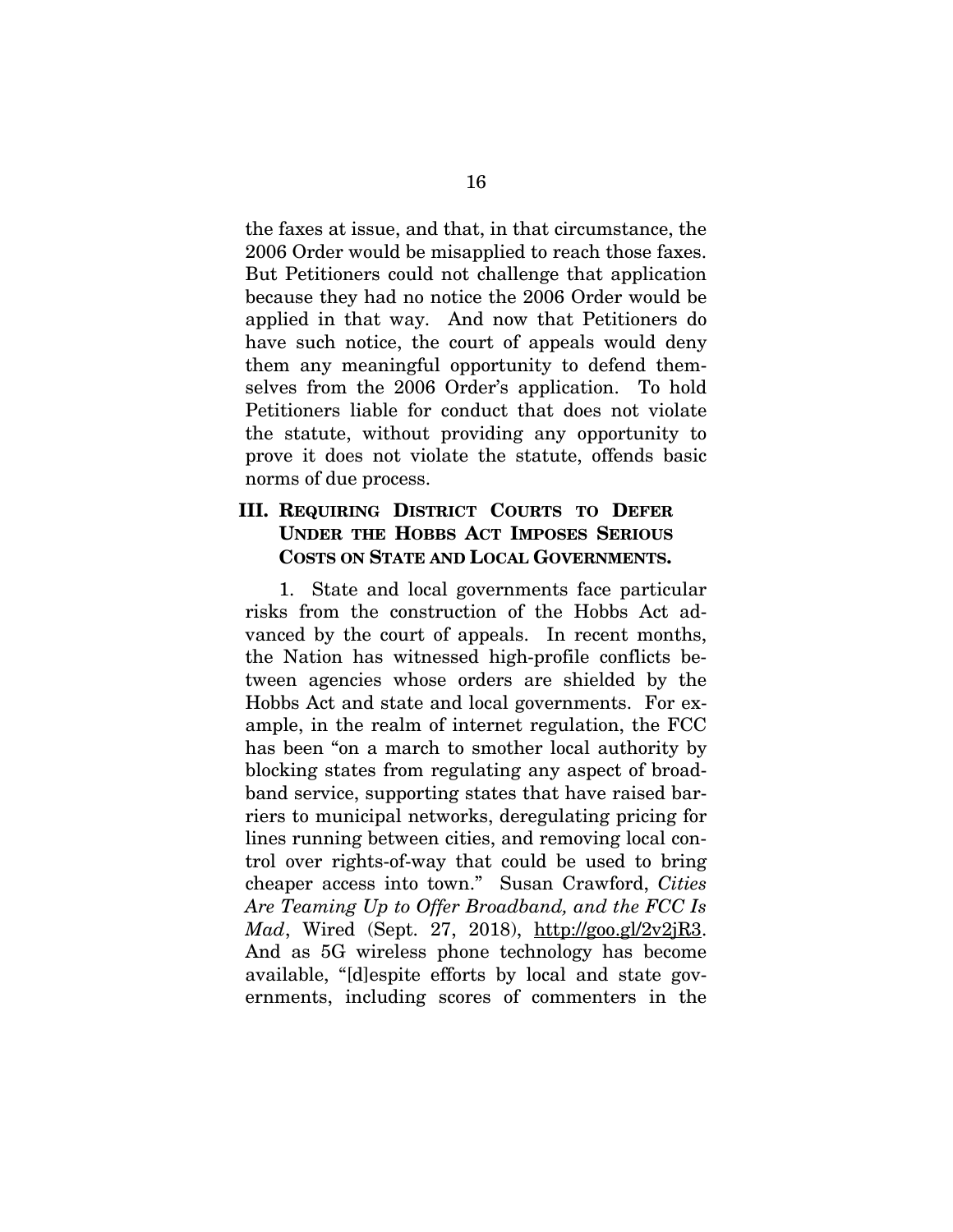agency's docket, the Commission has embarked on an unprecedented federal intrusion into local (and state) government property rights that will have substantial and continuing adverse impacts on cities and their taxpayers, including reduced funding for essential local government services, and needlessly introduce increased risk of right-of-way and other public safety hazards." Tom Cochran, *Statement by U.S. Conference of Mayors CEO & Executive Director Tom Cochran on FCC's Order Subordinating Local Property Rights*, U.S. Conference of Mayors (Sept. 26, 2018), http://goo.gl/XZKLkx.

The FCC regularly dictates to cities where and how telecommunications equipment may and may not be installed. In practice, this has meant allowing service providers to construct "hundreds of thousands of small [cell] stations \* \* \* an average of a few hundred feet apart, on streetlights, utility poles and other structures." Tiffany Hsu, *F.C.C. Puts 5G Rollout Rules in Federal Hands*, N.Y. Times (Sept. 26, 2018), http://goo.gl/brt2UF. This project has sparked widespread chaos as localities struggle to manage their physical space and municipal resources in the shadow of top-down dictates.

And these are only the highest-profile cases: In countless other ways, large and small, the actions of the FCC and other agencies impose burdens on state and local governments. Given the sheer volume of agency regulatory output, it is effectively impossible for any state or local government to stay abreast of every coming directive.

If any locality chooses to challenge those burdens in court, the Hobbs Act is restrictive enough: locali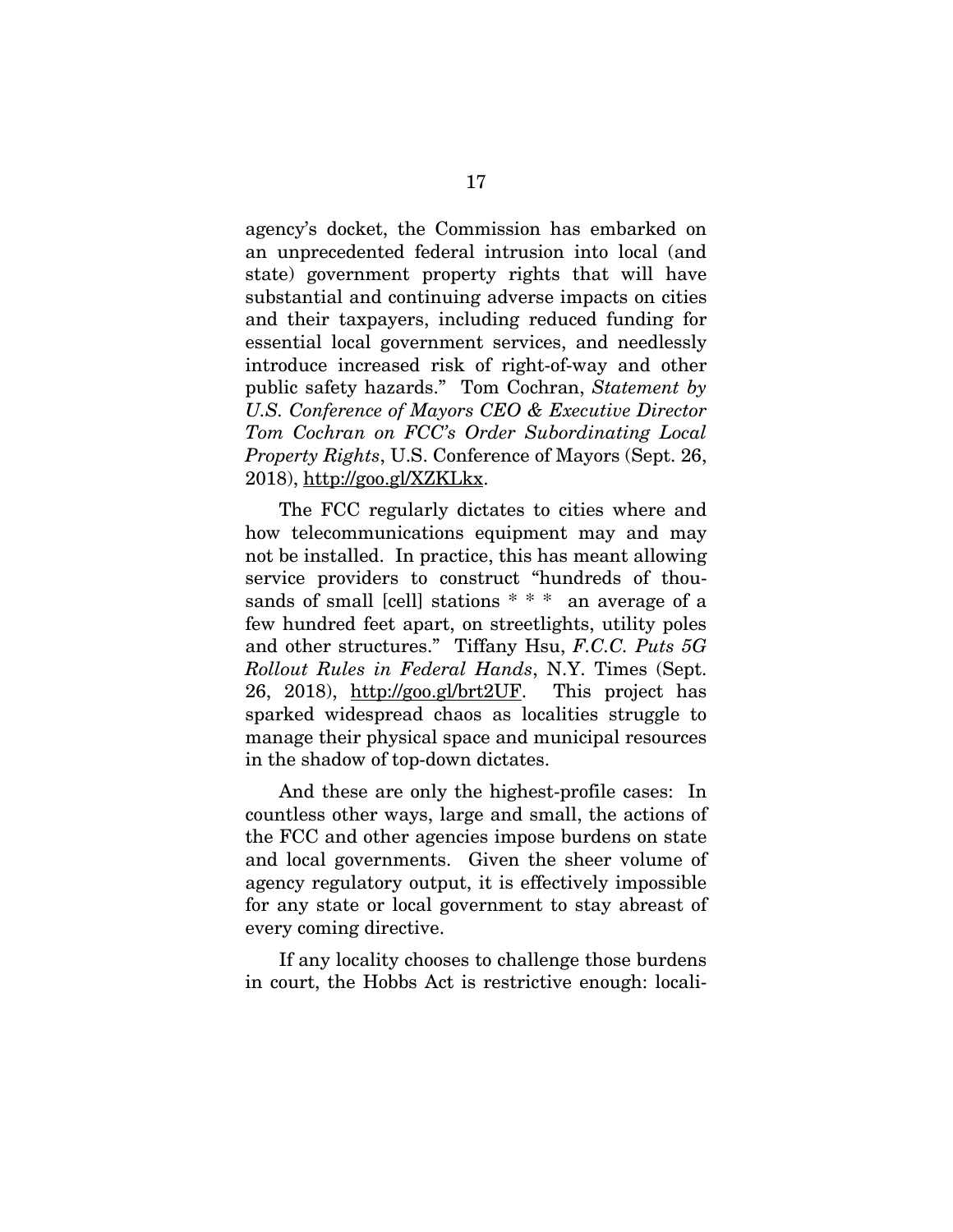ties that missed their initial chance to challenge the FCC's top-level directives during the 60-day window cannot seek judicial review—even if they had no idea what was coming. But the Fourth Circuit's decision goes further still. Under the lower court's ruling, the FCC's mandates even foreclose district courts from adjudicating the key statutes in disputes between *private parties*.

The FCC's authority to regulate municipal broadband and promote 5G deployment stems from the Telecommunications Act of 1934, 47 U.S.C. § 151 *et seq.* When state and municipal governments take action pursuant to the Act, private parties—whose property rights and quality of life are substantially impacted—may feel that the only means to protect their interests is to sue the very government that they elected to protect them from such overreach, arguing that those localities' actions go beyond either the requirements of the Act or the relevant directives of the FCC. For instance, if a landowner's property is obtained via eminent domain for the purposes of constructing new 5G transmission equipment, he might challenge that action by the city on the grounds that it exceeds the scope of the Act.

Such suits turn on questions of fact: Because states and municipalities are widely diverse, the nationwide rollout of the FCC's projects has not been a uniform process. The questions over whether a particular action is permitted or prohibited by the Telecommunications Act are context-specific. Unlike appellate courts, district courts have the expertise to conduct the necessary fact development and properly adjudicate state and local governments' claims when such disputes arise. But under the Fourth Circuit's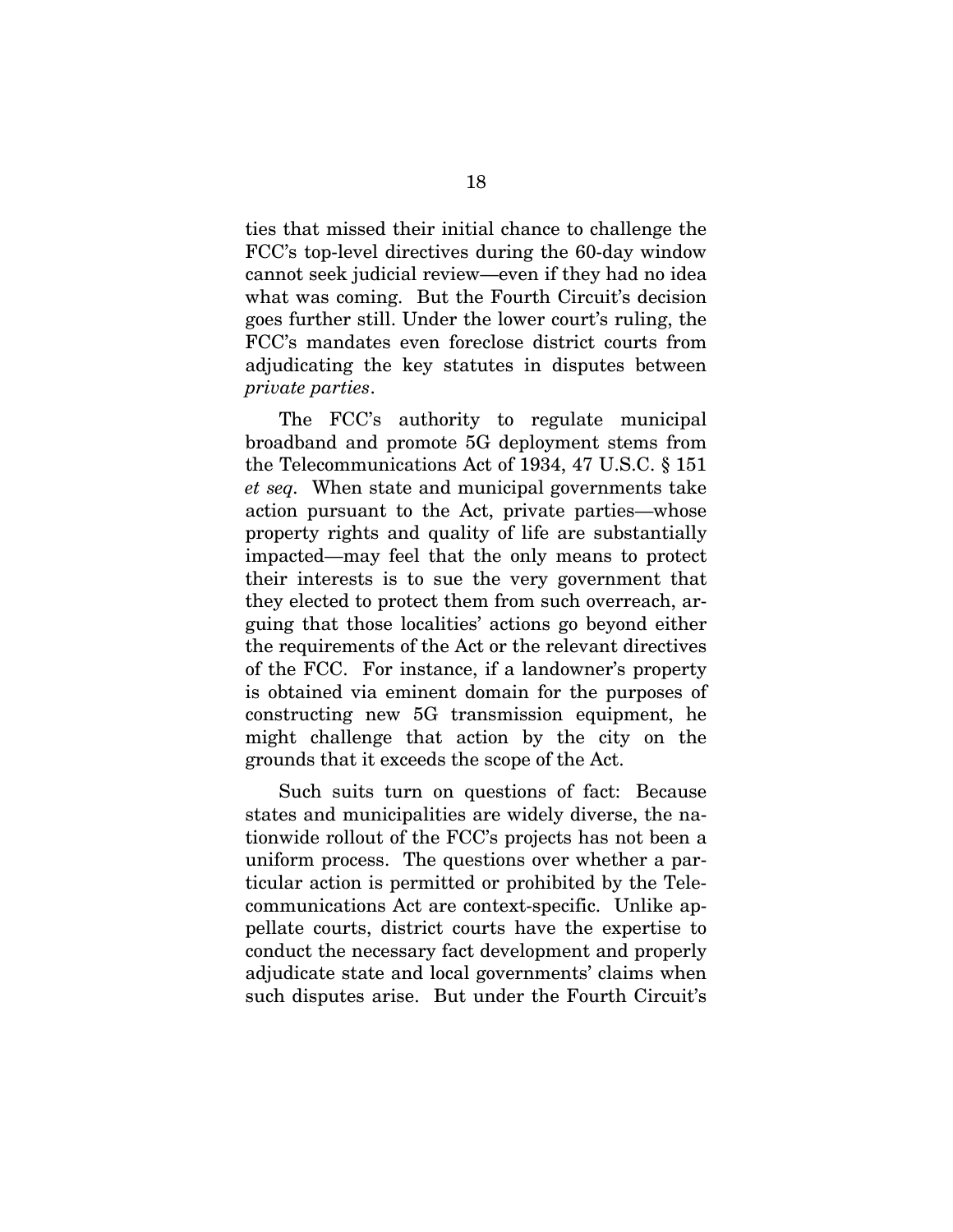ruling, the FCC's interpretations must shape how all such litigation can unfold—even in cases where the FCC's own orders or rules are not at issue, and where the meaning of the Telecommunications Act is the *only* legal question at issue. Where the FCC has opined on any even loosely related issue, the Hobbs Act would potentially impair a government's ability to defend its conduct as compliant with the statute, because the complex network of FCC regulations and orders may be read as close enough to preclude the court's straightforward application of the statute.

In the face of burgeoning administrative creep, state and local governments need their day in federal court—now more than ever.

2. No doubt the agencies covered by the Hobbs Act would favor this circuitous "remedy." But harsh experience suggests that the opportunity to petition for a rulemaking or review of the underlying order, and *following denial*, seek relief in the appeals court, is not an adequate remedy at law. State and local governments simply have no tools to force the agency to take action and hand down an appealable judgment. And this leads to pernicious results.

In 2014 this Court denied certiorari in *Walburg*  v. *Nack*, 572 U.S. 1028 (2014) (No. 13-486), a case presenting issues closely related to those present here. Evidence put forward during that process disclosed the uncomfortable reality that agencies are regularly keeping the door to judicial review tightly shut. *Amici* in that case sought declaratory rulings from the FCC in the hopes of obtaining final, appealable orders, to no avail. Indeed: the FCC denied that it had an obligation to issue such an order at all. See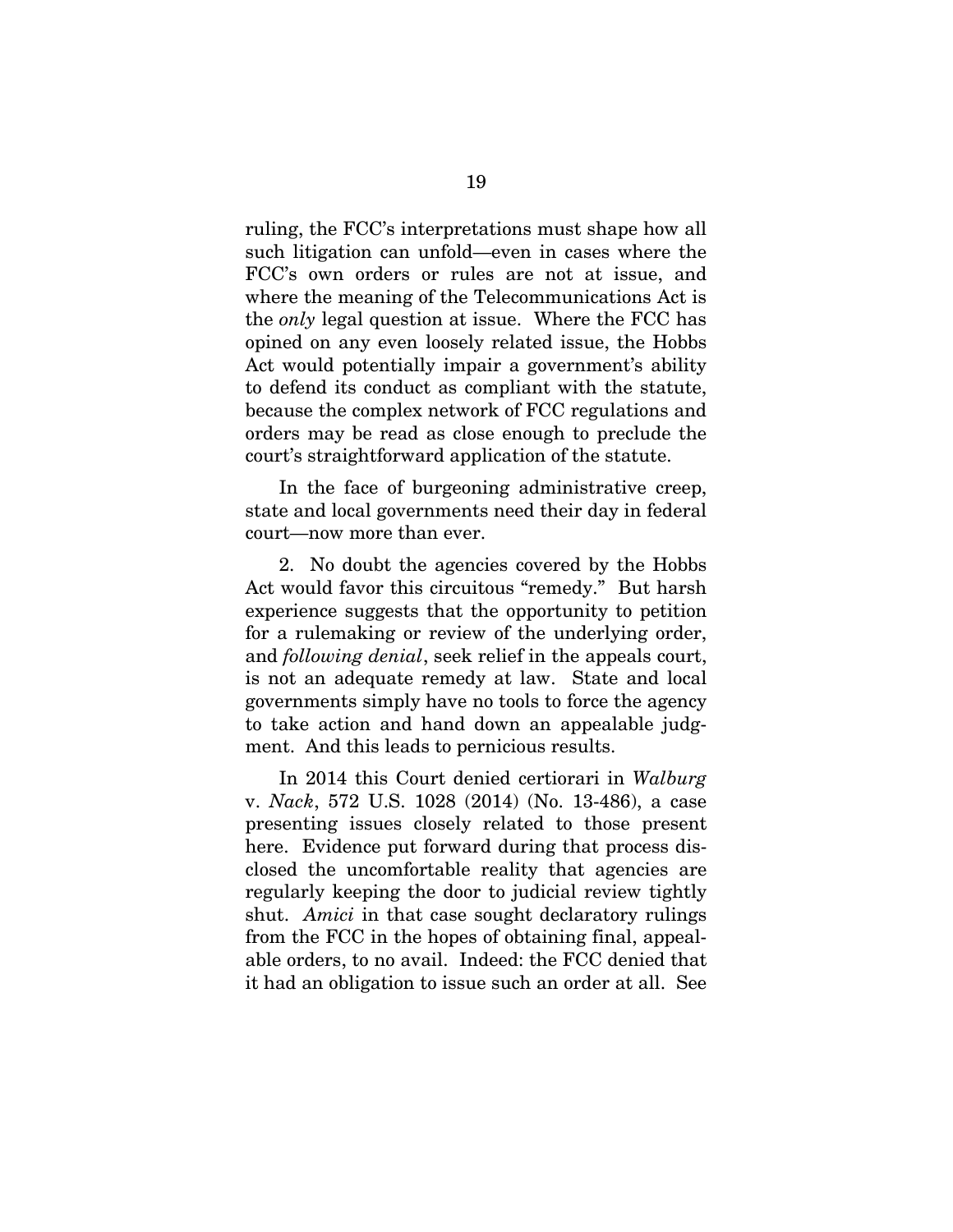Opp. of the Fed. Commc'ns Comm'n to Pet. for Writ of Mandamus at 15–16, *In re Anda, Inc.*, No. 12-1145 (D.C. Cir. May 24, 2012). See also Brief for Anda, Inc. as *Amicus Curiae* Supporting Petitioner, *Walburg* v. *Nack*, 572 U.S. 1028 (2014) (No. 13-486), 2013 WL 6072252 ("[I]n Anda's case, its petition has now been pending for three years—and [the FCC] has asserted that it has no duty to respond to such petitions.").

This was not an isolated event: In 2017, the Sixth Circuit heard a case in which local cable providers filed petitions urging the FCC to reconsider several rules it had promulgated. The Sixth Circuit observed that "[t]he FCC neglected to respond to those petitions for nearly seven years." *Montgomery Cty., Maryland* v. *FCC*, 863 F.3d 485, 488 (6th Cir. 2017).

If other agencies follow the FCC's approach, for all intents and purposes, the Hobbs Act will cut off *any* further review of agency orders once the initial 60-day window closes. States and localities will have no recourse whatsoever. Their only choice will be to monitor, comment on, and promptly appeal every order that may eventually be applied in a way that is harmful to them, regardless of how likely the harm is to occur. State and local governments lack the resources to support that excessive administrative involvement.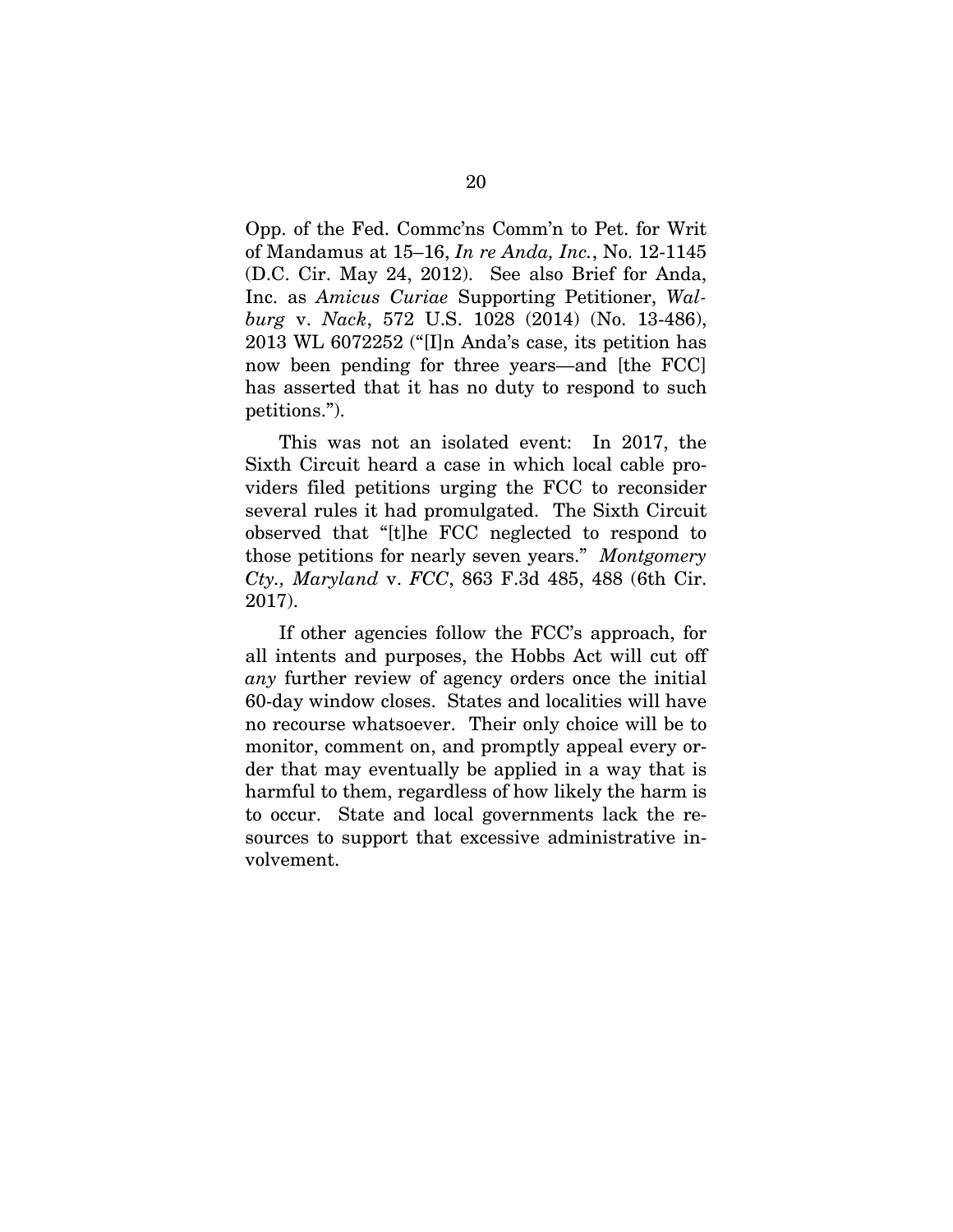# **CONCLUSION**

For the foregoing reasons, the Court should reverse the decision of the Fourth Circuit.

## Respectfully submitted.

| LISA E. SORONEN              | <b>ASHLEY E. JOHNSON</b>                          |
|------------------------------|---------------------------------------------------|
| STATE AND LOCAL LEGAL CENTER | Counsel of Record                                 |
| 444 North Capitol Street NW  | <b>BRADLEY G. HUBBARD</b><br>ELIZABETH A. KIERNAN |
|                              |                                                   |
| Suite 515                    | GIBSON, DUNN & CRUTCHER LLP                       |
| Washington, DC 20001         | 2100 McKinney Avenue                              |
|                              | Suite 1100                                        |
| JOHN S. EHRETT <sup>†</sup>  | Dallas, Texas 75201                               |
| GIBSON, DUNN & CRUTCHER LLP  | $(214)$ 698-3100                                  |
| 1050 Connecticut Avenue, NW  | ajohnson@gibsondunn.com                           |
| Washington, D.C. 20036       |                                                   |

# *Counsel for Amici Curiae*

January 15, 2019

<sup>†</sup> Admitted only in Virginia.